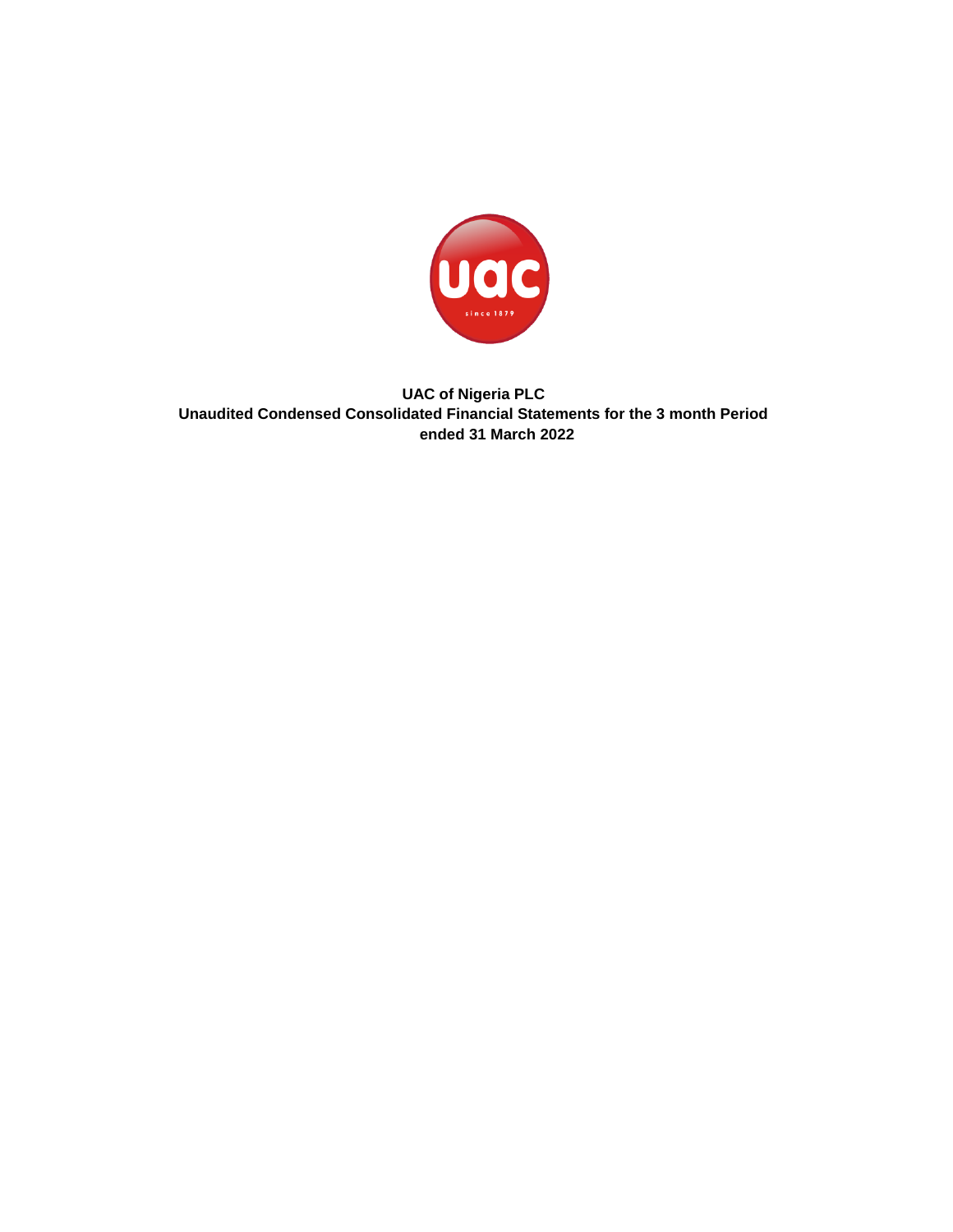| <b>Content</b>                                                                    | Page |
|-----------------------------------------------------------------------------------|------|
| Investor relations statement                                                      |      |
| Unaudited financial statements                                                    |      |
| Condensed consolidated statement of profit or loss and other comprehensive income | 2    |
| Condensed consolidated statement of financial position                            | 3    |
| Condensed consolidated statement of changes in equity                             | 4    |
| Condensed consolidated statement of cash flows                                    | 5    |
| Notes to the condensed consolidated financial statements                          | 6    |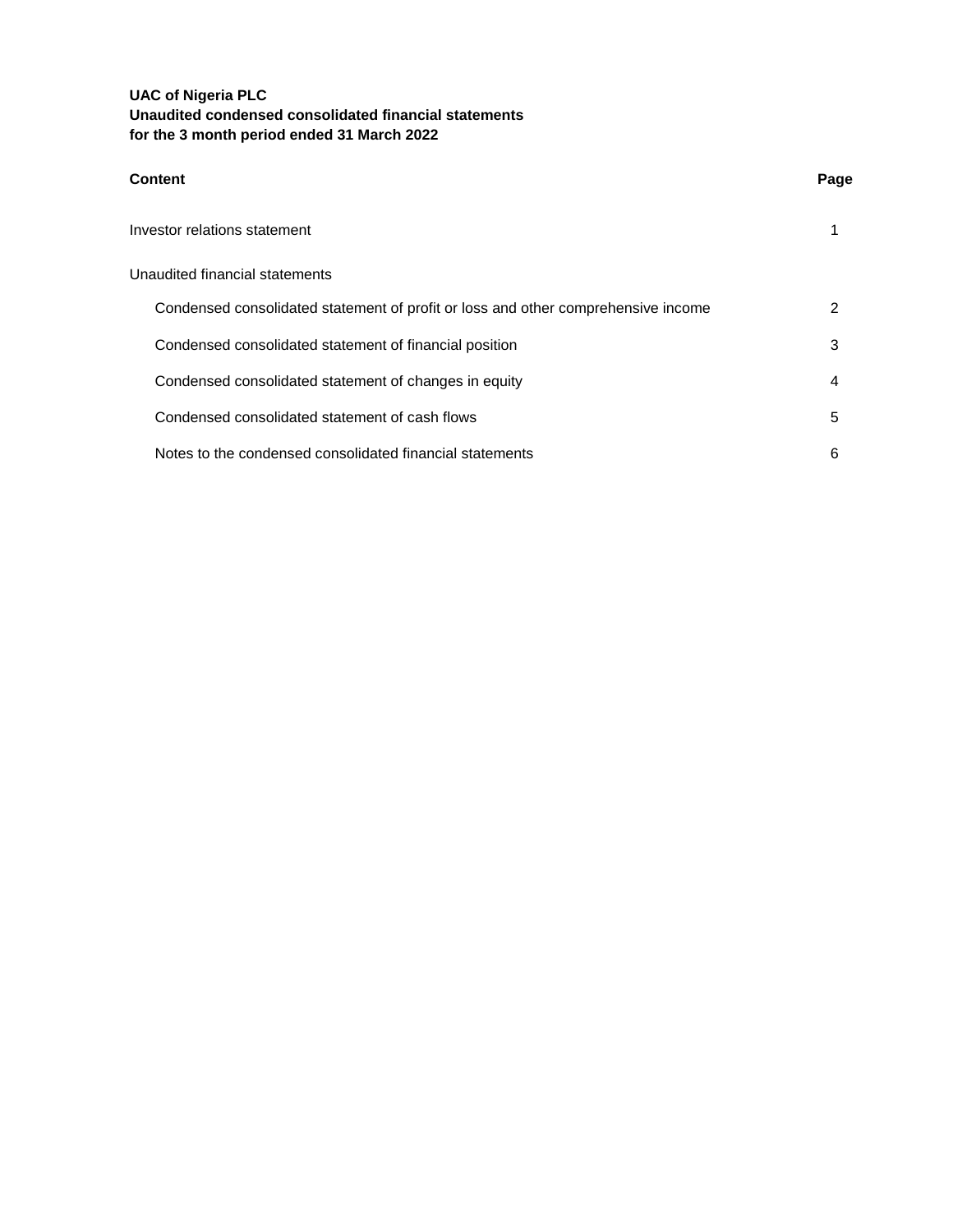## **UAC of Nigeria PLC**

## **Statement on Investor Relations**

UAC of Nigeria PLC has a dedicated investors' portal on its corporate website which can be accessed via this link: https://www.uacnplc.com. The Company's Group Finance Director can also be reached through electronic mail at: investorrelations@uacnplc.com; or telephone on: +234 906 269 2908 for any investment related enquiry.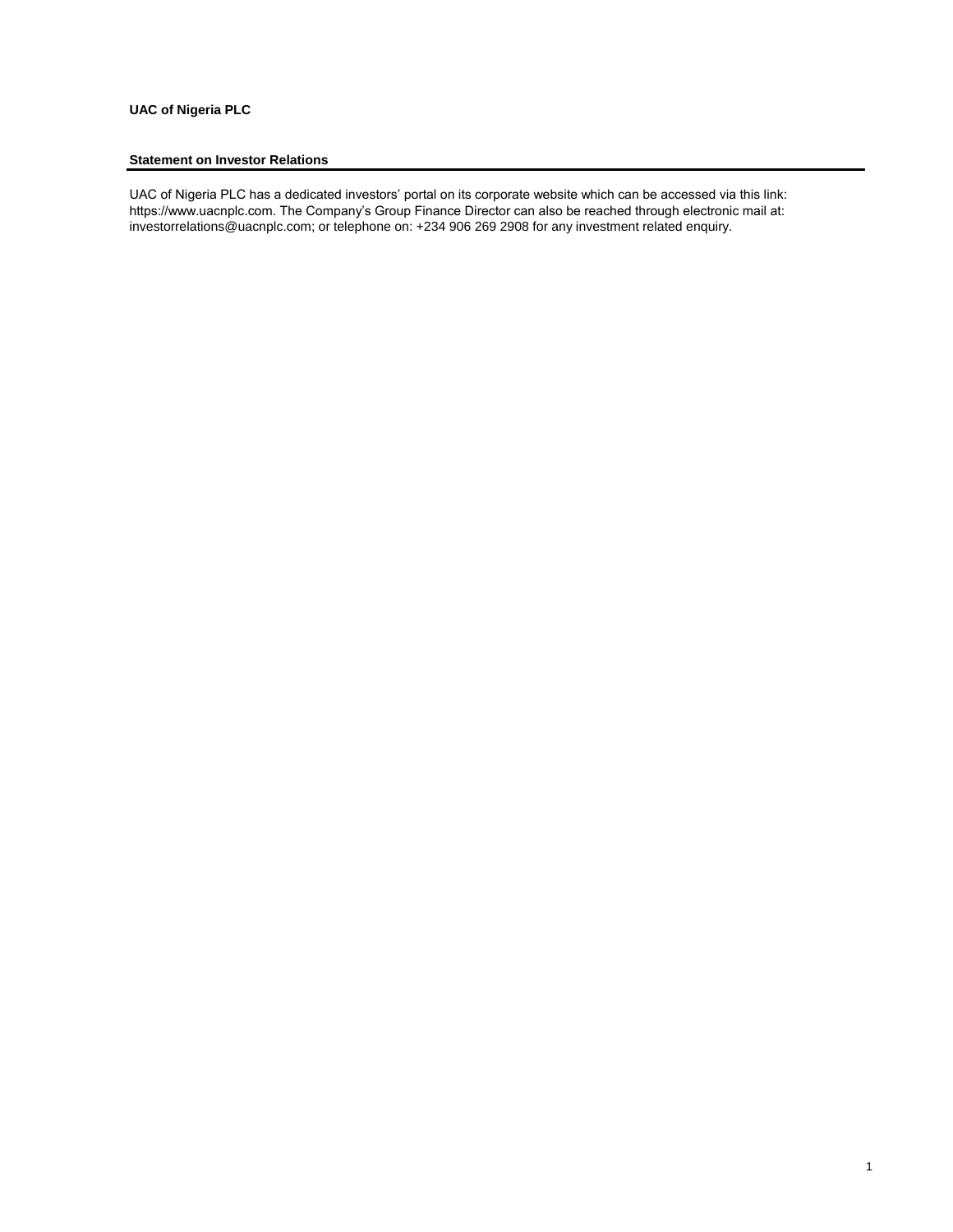### **UAC of Nigeria PLC Condensed Consolidated Statement of Profit or Loss and Other Comprehensive Income for the 3 month period ended 31 March 2022**

|                                                                                                             | <b>Notes</b>                     | 3 months ended<br><b>March 2022</b><br><b>N'000</b> | 3 months ended<br><b>March 2021</b><br>N' 000 |
|-------------------------------------------------------------------------------------------------------------|----------------------------------|-----------------------------------------------------|-----------------------------------------------|
| <b>Continuing operations</b>                                                                                |                                  |                                                     |                                               |
| Revenue<br>Cost of sales                                                                                    | 3<br>6                           | 27,665,698<br>(22, 590, 283)                        | 22,021,794<br>(18,010,234)                    |
| <b>Gross profit</b>                                                                                         |                                  | 5,075,415                                           | 4,011,560                                     |
| Other operating income                                                                                      | 4                                | 459,559                                             | 82,820                                        |
| Impairment loss on financial assets                                                                         | 5                                | (2,874)                                             | (17, 148)                                     |
| Selling and distribution expenses                                                                           | 6                                | (1,736,805)                                         | (1,428,165)                                   |
| Administrative expenses                                                                                     | 6                                | (1,927,836)                                         | (1,497,691)                                   |
| <b>Operating profit</b><br>Finance income                                                                   |                                  | 1,867,459                                           | 1,151,376                                     |
| Finance cost                                                                                                | $\overline{7}$<br>$\overline{7}$ | 240,663<br>(1, 150, 665)                            | 385,115<br>(290, 046)                         |
| Net finance (cost)/income                                                                                   |                                  | (910,002)                                           | 95,069                                        |
|                                                                                                             |                                  |                                                     |                                               |
| Share of profit/(loss) from associates using the equity method                                              | 14                               | 21,183                                              | (218, 259)                                    |
| <b>Profit before tax</b>                                                                                    |                                  | 978,640                                             | 1,028,187                                     |
| Income tax expense                                                                                          | 8                                | (336,540)                                           | (359, 627)                                    |
| Profit after tax for the period from continuing operations                                                  |                                  | 642,100                                             | 668,560                                       |
| <b>Discontinued operations</b>                                                                              |                                  |                                                     |                                               |
| Loss after tax for the period from discontinued operations                                                  | 30                               | (3, 355)                                            |                                               |
|                                                                                                             |                                  |                                                     |                                               |
| Profit for the period                                                                                       |                                  | 638,745                                             | 668,560                                       |
| Other comprehensive income:                                                                                 |                                  |                                                     |                                               |
| Items not to be subsequently recycled to profit or loss                                                     |                                  |                                                     |                                               |
| Net changes in fair value of financial assets                                                               | 13                               | (11,500)                                            | 11,875                                        |
| Share of other comprehensive (loss)/income of associates using the equity                                   |                                  |                                                     |                                               |
| method                                                                                                      | 14                               | (48, 593)                                           | 5,717                                         |
| Other comprehensive (loss)/income for the period net of tax                                                 |                                  | (60,093)                                            | 17,592                                        |
| Total comprehensive income for the period net of tax                                                        |                                  | 578,652                                             | 686,152                                       |
| Profit attributable to:                                                                                     |                                  |                                                     |                                               |
| Equity holders of the parent                                                                                |                                  | 516,720                                             | 341,280                                       |
| Non controlling interests                                                                                   |                                  | 122,025                                             | 327,280                                       |
|                                                                                                             |                                  | 638,745                                             | 668,560                                       |
| Total comprehensive income attributable to:                                                                 |                                  |                                                     |                                               |
| Equity holders of the parent                                                                                |                                  | 456,627                                             | 358,872                                       |
| Non controlling interests                                                                                   |                                  | 122,025                                             | 327,280                                       |
|                                                                                                             |                                  | 578,652                                             | 686,152                                       |
| Earnings per share attributable to owners of the parent during the period<br>(expressed in Kobo per share): |                                  |                                                     |                                               |
| Basic earnings per share                                                                                    |                                  |                                                     |                                               |
| From continuing operations (Kobo)                                                                           | 9                                | $\overline{18}$                                     | 12                                            |
| From discontinued operations (Kobo)                                                                         | 9                                | (0)                                                 |                                               |
| From profit for the period (Kobo)                                                                           |                                  | 18                                                  | $\overline{12}$                               |
| Diluted earnings per share                                                                                  |                                  |                                                     |                                               |
| From continuing operations (Kobo)                                                                           | 9                                | 18                                                  | 12                                            |
| From discontinued operations (Kobo)                                                                         | 9                                | (0)                                                 |                                               |
| From profit for the period (Kobo)                                                                           |                                  | 18                                                  | 12                                            |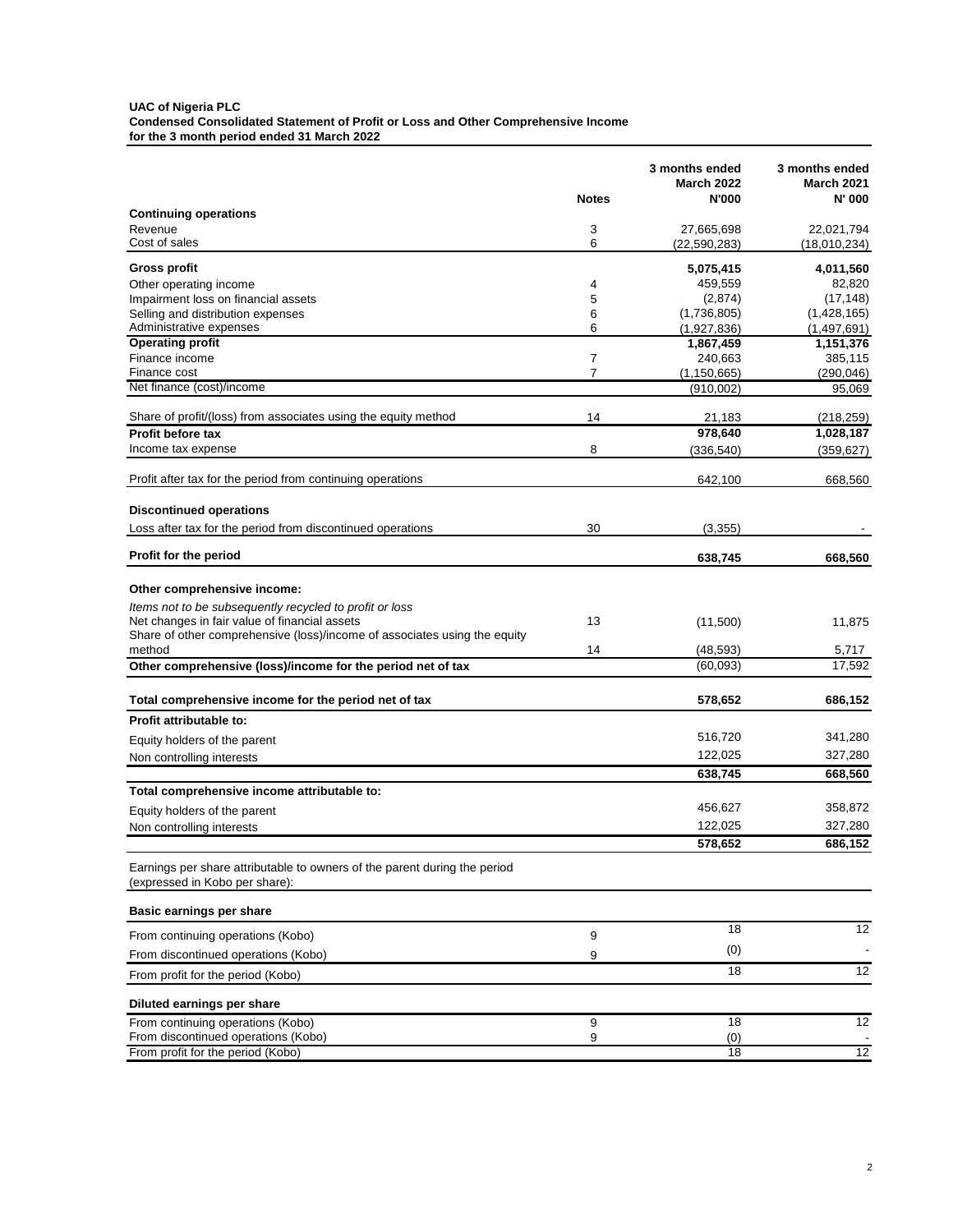#### **UAC of Nigeria PLC Condensed Consolidated Statement of Financial Position As at 31 March 2022**

|                                                                                                 |                 | 31 March 2022        | 31 December<br>2021  |
|-------------------------------------------------------------------------------------------------|-----------------|----------------------|----------------------|
|                                                                                                 | <b>Notes</b>    | N' 000               | N' 000               |
| Assets                                                                                          |                 |                      |                      |
| <b>Non-current assets</b>                                                                       |                 |                      |                      |
| Property, plant and equipment                                                                   | 10              | 22,389,711           | 22,223,664           |
| Intangible assets and goodwill                                                                  | 11<br>12        | 1,659,049            | 1,519,649            |
| Investment properties                                                                           | 13              | 3,397,080<br>484,802 | 3,470,685<br>449,975 |
| Equity instrument at fair value through other comprehensive income<br>Investments in associates | 14              | 8,464,036            | 8,491,446            |
| Debt instrument at amortised cost                                                               | 15              | 2,465,481            | 2,468,868            |
| Right of use assets                                                                             | 17(a)           | 707,050              | 717,894              |
| Trade and other receivables                                                                     | 19              | 2,668,174            | 2,676,292            |
| Finance lease receivable                                                                        | 19.1            | 10,372               | 10,372               |
| <b>Total non-current assets</b>                                                                 |                 | 42,245,755           | 42,028,845           |
| <b>Current assets</b>                                                                           |                 |                      |                      |
| Refund asset                                                                                    | 16              | 3,076                | 3,328                |
| Inventories                                                                                     | 18              | 50,491,017           | 36,213,523           |
| Trade and other receivables                                                                     | 19              | 9,525,074            | 8,722,956            |
| Finance lease receivable                                                                        | 19.1            | 3,300                | 3,300                |
| Cash and cash equivalents                                                                       | 20              | 12,630,753           | 11,409,946           |
| <b>Total current assets</b>                                                                     |                 | 72,653,220           | 56,353,053           |
|                                                                                                 |                 |                      |                      |
| Non-current assets held for sale                                                                | 30a             | 545,993              | 545,993              |
| Assets of disposal group classified as held for distribution to owners                          | 30 <sub>c</sub> | 3,865                | 3,865                |
| <b>Total assets</b>                                                                             |                 | 115,448,833          | 98,931,756           |
|                                                                                                 |                 |                      |                      |
| <b>Equity and Liabilities</b>                                                                   |                 |                      |                      |
| Ordinary share capital                                                                          | 28              | 1,440,648            | 1,440,648            |
| Share premium                                                                                   | 28              | 14,174,606           | 14,174,606           |
| Contingency reserve                                                                             | 28              | 69,571               | 69,571               |
| Fair value reserve                                                                              | 28              | 155,752              | 215,845              |
| Equity settled share based payment reserve                                                      | 28              | 159,916              | 98,931               |
| Other reserve                                                                                   | 28              | 91,923               | 91,923               |
| Retained earnings                                                                               |                 | 30,406,671           | 29,889,951           |
| Equity attributable to equity holders of the Parent                                             |                 | 46,499,087           | 45,981,475           |
| Non controlling interests                                                                       |                 | 4,978,856            | 4,856,831            |
| <b>Total equity</b>                                                                             |                 | 51,477,943           | 50,838,306           |
|                                                                                                 |                 |                      |                      |
| Liabilities                                                                                     |                 |                      |                      |
| <b>Non-current liabilities</b>                                                                  |                 |                      |                      |
| Lease liability                                                                                 | 17(b)           | 273,923              | 271,009              |
| Borrowings                                                                                      | 21              | 2,208,074            | 339,723              |
| Deferred tax liabilities                                                                        | 22              | 4,625,270            | 4,649,022            |
| <b>Employee benefits</b>                                                                        | 27              | 72,296               | 72,296               |
| Provisions                                                                                      | 26              | 16.643               | 16,643               |
| <b>Total non-current liabilities</b>                                                            |                 | 7,196,206            | 5,348,693            |
| <b>Current liabilities</b>                                                                      |                 |                      |                      |
| Current income tax liabilities                                                                  | 8               | 4,086,986            | 3,726,695            |
| Refund liabilities                                                                              | 16              | 3,401                | 3,690                |
| Lease liability                                                                                 | 17              | 202,205              | 341,627              |
| Current portion of borrowings                                                                   | 21              | 31,947,173           | 19,571,889           |
| Trade and other payables                                                                        | 23              | 13,618,480           | 11,347,484           |
| <b>Contract liabilities</b>                                                                     | 24              | 1,559,884            | 2,425,294            |
| Dividend payable                                                                                | 25              | 5,193,036            | 5,193,036            |
| Provisions                                                                                      | 26              | 121,425              | 92,948               |
| <b>Total current liabilities</b>                                                                |                 | 56,732,590           | 42,702,663           |
| Liabilities of disposal group classified as held for distribution to owners                     | 30 <sub>c</sub> | 42,094               | 42,094               |
|                                                                                                 |                 |                      |                      |
| <b>Total liabilities</b>                                                                        |                 | 63,970,890           | 48,093,450           |
| <b>Total equity and liabilities</b>                                                             |                 | 115,448,833          | 98,931,756           |

The financial statements and the notes on pages 6 to 30 were approved and authorised before issue by the board of directors on 29 April 2022 and were signed  $on$  its b

ф apa Mr. Dan Agbor Chairman<br>**FRC/2013/NBA/0000** 

Mr. Folasope Aiyesimoju **Group Managing Director FRC/2019/IODN/00000019806**

atan Mrs. Funke Ijaiya-Oladipo **Group Finance Director FRC/2021/001/00000022822**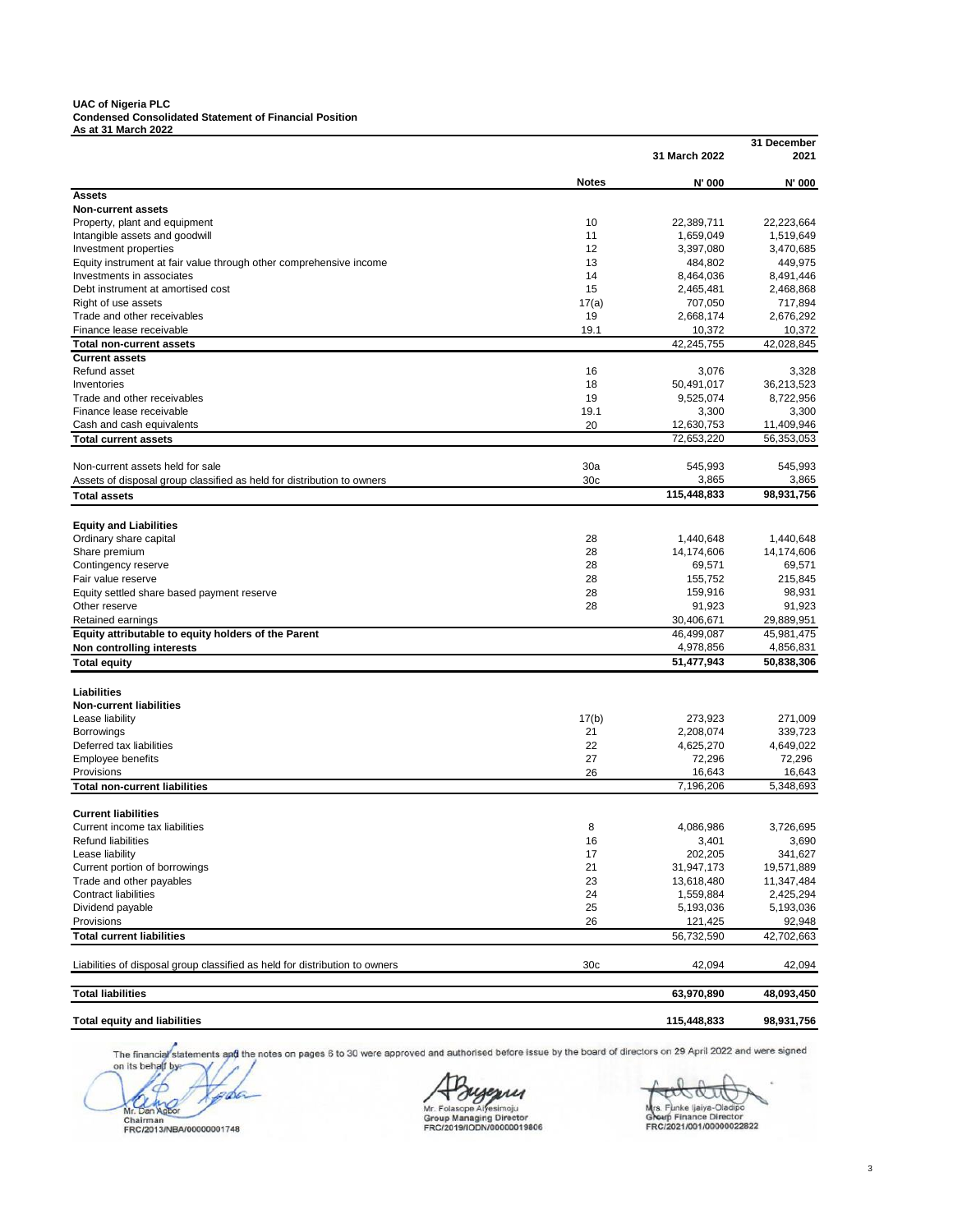# **UAC of Nigeria PLC Condensed Consolidated Statement of Changes in Equity** for the 3 month period ended 31 March 2022

|                                                   |              | Attributable to owners of the Company |                          |                          |                   |              |                                                 |              |              |                 |              |
|---------------------------------------------------|--------------|---------------------------------------|--------------------------|--------------------------|-------------------|--------------|-------------------------------------------------|--------------|--------------|-----------------|--------------|
|                                                   |              | Share                                 | Share                    | Contingency              | <b>Fair value</b> | Other        | <b>Equity Settled</b><br>Share-based<br>Payment | Retained     |              | Non controlling |              |
|                                                   | <b>Notes</b> | Capital                               | Premium                  | Reserve                  | Reserve           | Reserve      | Reserve                                         | Earnings     | Total        | <b>Interest</b> | Total        |
|                                                   |              | <b>N'000</b>                          | <b>N'000</b>             | <b>N'000</b>             | <b>N'000</b>      | <b>N'000</b> | <b>N'000</b>                                    | <b>N'000</b> | <b>N'000</b> | <b>N'000</b>    | <b>N'000</b> |
| Total equity at 1 January 2022                    |              | 1,440,648                             | 14,174,606               | 69,571                   | 215,845           | 91,923       | 98,931                                          | 29,889,951   | 45,981,475   | 4,856,831       | 50,838,306   |
| Profit for the period                             |              |                                       | $\overline{\phantom{a}}$ | $\overline{\phantom{a}}$ |                   | $\sim$       | $\overline{\phantom{a}}$                        | 516,720      | 516,720      | 122,025         | 638,745      |
| Other comprehensive income                        |              | $\sim$                                | $\overline{\phantom{a}}$ | ٠                        | (60,093)          |              |                                                 |              | (60,093)     |                 | (60,093)     |
| Net changes in equity settled share-based payment |              |                                       |                          | $\overline{\phantom{a}}$ |                   |              | 60,985                                          |              | 60,985       |                 | 60,985       |
| Balance at 31 March 2022                          |              | 1,440,648                             | 14,174,606               | 69,571                   | 155,752           | 91,923       | 159,916                                         | 30,406,671   | 46,499,087   | 4,978,856       | 51,477,943   |
| Total equity at 1 January 2021                    |              | 1,440,648                             | 18,071,545               | 69,571                   | 258,584           | 91,923       | $\sim$                                          | 32.710.006   | 52,642,277   | 8,729,588       | 61,371,865   |
| Profit for the period                             |              |                                       | $\overline{\phantom{a}}$ | $\overline{\phantom{a}}$ |                   |              |                                                 | 341,280      | 341,280      | 327,280         | 668,560      |
| Other comprehensive income                        |              |                                       |                          |                          | 17,592            |              |                                                 |              | 17,592       |                 | 17,592       |
| Balance at 31 March 2021                          |              | 1,440,648                             | 18.071.545               | 69,571                   | 276,176           | 91,923       |                                                 | 33.051.286   | 53,001,149   | 9,056,868       | 62,058,017   |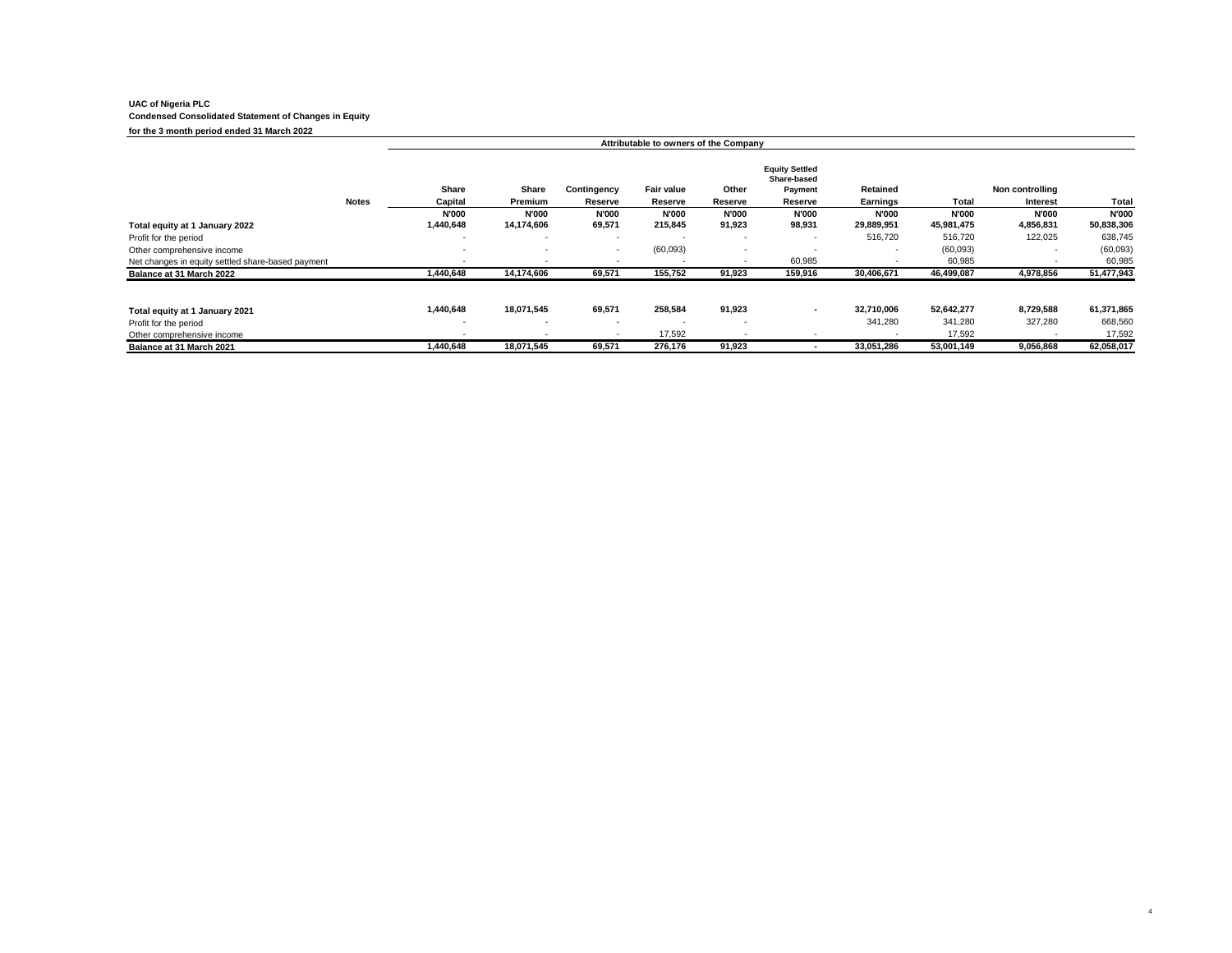# **UAC of Nigeria PLC Condensed Consolidated Statement of Cash Flows for the 3 month period ended 31 March 2022**

|                                                                                     | <b>Notes</b> | 31 March 2022<br>N' 000 | 31 March 2021<br><b>N'000</b> |
|-------------------------------------------------------------------------------------|--------------|-------------------------|-------------------------------|
| Cash flows from operating activities                                                |              |                         |                               |
| Cash generated used in operations                                                   | 29           | (11,659,159)            | (12,019,572)                  |
| Corporate tax paid                                                                  | 8            |                         | (9,338)                       |
| Net cash flows used in operating activities                                         |              | (11,659,159)            | (12,028,910)                  |
| Cash flows from investing activities                                                |              |                         |                               |
| Purchase of property, plant and equipment                                           |              |                         |                               |
| Purchase of intangible assets                                                       | 10           | (787, 723)              | (533, 310)                    |
|                                                                                     | 11           | (104, 734)              | (1, 955)                      |
| Proceeds from sale of property, plant and equipment                                 |              | 8,788                   | 38,148                        |
| Proceeds from disposal of investment properties                                     |              | 460,000                 |                               |
| Investment in equity instruments measured at fair value through                     |              |                         |                               |
| other comprehensive income                                                          | 13           | (46, 824)               |                               |
| Refund from investment measured at fair value through other<br>comprehensive income | 13           | 497                     |                               |
| Investment in debt instrument                                                       | 15           | (83, 334)               | (1,480,592)                   |
| Proceeds from mature debt instrument                                                | 15           |                         | 1,614,253                     |
| Lease prepayment                                                                    | 17(a)        | (87, 895)               | (44, 396)                     |
| Interest received                                                                   |              | 212,332                 | 249,115                       |
| Net cash flows used in investing activities                                         |              | (428, 892)              | (158, 737)                    |
| Cash flows from financing activities                                                |              |                         |                               |
| Repayment of lease liability principal                                              | 17(b)        | (161, 264)              | (145, 744)                    |
| Dividends paid to non-controlling interests                                         | 25           |                         | (52)                          |
| Proceeds from borrowings                                                            | 21           | 21,572,940              | 14,143,092                    |
| Repayment of borrowings                                                             | 21           | (7,326,600)             | (1, 361, 827)                 |
| Interest paid on loans                                                              | 21           | (776, 217)              | (208, 780)                    |
| Net cash flows generated from financing activities                                  |              | 13,308,860              | 12,426,689                    |
| Cash & cash equivalents at the beginning of the year                                |              | 11,410,811              | 24,302,566                    |
| Net increase in cash & cash equivalents                                             |              | 1,220,808               | 239,042                       |
| Cash & cash equivalents at the end of the period                                    | 20           | 12,631,619              | 24,541,608                    |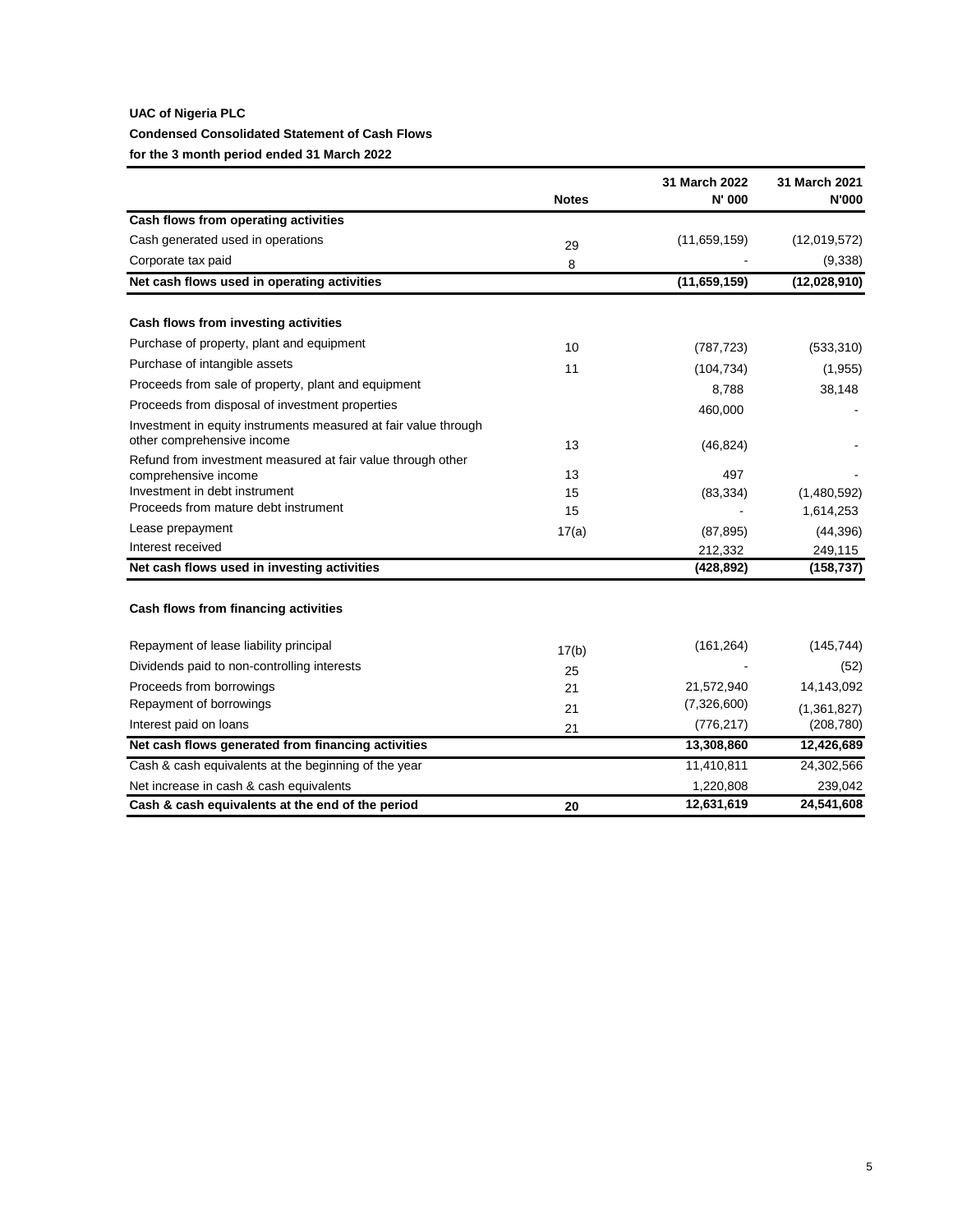#### **1. General information**

UAC of Nigeria PLC ("the Company") is a company incorporated and domiciled in Nigeria. The Company is a public limited company listed on The Nigerian Exchange Limited and its registered office is at 1-5 Odunlami Street, Marina, Lagos.

UAC of Nigeria PLC and its subsidiaries (together "the Group") is a diversified business with activities in the following principal sectors: Animal Feeds and Other Edibles, Paints, Packaged Food and Beverages, Quick Service Restaurants, Logistics and Real Estate.

#### **2. Summary of Significant Accounting Policies**

#### **2.1 Basis of Preparation**

This condensed consolidated financial statement for the period ended 31 March 2022 has been prepared in accordance with IAS 34 Interim Financial Reporting. The financial statements have been prepared on a historical cost basis except for investment property measured at fair value and financial instruments measured at fair value through other comprehensive income.

#### **2.2 Accounting Policies**

The accounting policies adopted are consistent with those for the period ended 31 December 2021.

#### **2.3 Estimates**

The preparation of interim financial statements requires management to make judgements, estimates and assumptions that affect the application of accounting policies and the reported amounts of assets and liabilities, income and expense. Actual results may differ from these estimates.

In preparing these condensed consolidated financial statements, the significant judgements made by management in applying the Group's accounting policies and the key sources of estimation uncertainty were the same as those that applied to the consolidated financial statements for the year ended 31 December 2021.

#### **2.4 Financial Risk Management**

The Group's activities expose it to a variety of financial risks: market risk (including currency risk, fair value interest rate risk, cash flow interest rate risk and price risk), credit risk and liquidity risk. The Group's overall risk management programme focuses on the unpredictability of financial markets and seeks to minimise potential adverse effects on the Group's financial performance. This condensed consolidated financial statements do not include all financial risk management information and disclosures required in the annual financial statements; they should be read in conjunction with the company's annual financial statements as at 31 December 2021. There have been no changes in the risk management structure since year end or in any risk management policy.

#### **2.5 Securities Trading Policy**

In compliance with Rule 17.15 Disclosure of Dealings in Issuers' Shares, Rulebook of the Exchange 2015 (Issuers Rule) UAC of Nigeria PLC maintains an effective Security Trading Policy which guides Directors, Audit Committee members, employees and all individuals categorized as insiders as to their dealing in the Company's shares. The Policy is regularly reviewed and updated by the Board. The Company has made specific inquiries of all the directors and other insiders and is not aware of any infringement of the policy during the period.

#### **2.6 Management Assessment of Internal Control**

The management of UAC of Nigeria PLC and its subsidiary companies are responsible for establishing and maintaining adequate internal control over financial reporting. The group's internal control system was designed to provide reasonable assurance to the Board of Directors regarding the preparation and fair representation of published financial statements. The Group's internal controls were assessed within the reporting period and were deemed to be effective as of 31 March 2022.

#### **2.7 New standards, interpretations and amendments adopted by the Group**

The accounting policies adopted in the preparation of the condensed consolidated financial statements are consistent with those followed in the preparation of the Group's annual consolidated financial statements for the year ended 31 December 2021, except for the adoption of new standards effective as of 1 January 2022. The Group has not early adopted any standard, interpretation or amendment that has been issued but is not yet effective. Several amendments apply for the first time in 2022, but do not have an impact on the condensed consolidated financial statements of the Group.

#### **2.8 Reclassifications in the comparative statement of financial position for the year ended 31 December 2021**

Certain reclassifications were made to balances reported in the comparative statement of financial position as at 31 December 2021. The reclassifications were made to achieve fairer presentation and had no impact on the profit for the year and equity as previously reported. Further details are shown below.

#### (a) Debt instruments at amortized cost (Note 15a)

An amount of N171 million representing the unamortized premium on Eurobonds which was previously reported as trade and other receivables in the statement of financial position has been reclassified to debt instruments at amortized cost.

#### (b) Trade and Other receivables (Note 19)

An other payables balance of N468 million which was previously offset against other receivables in trade and other receivables in the statement of financial position has been reclassified to trade and other payables.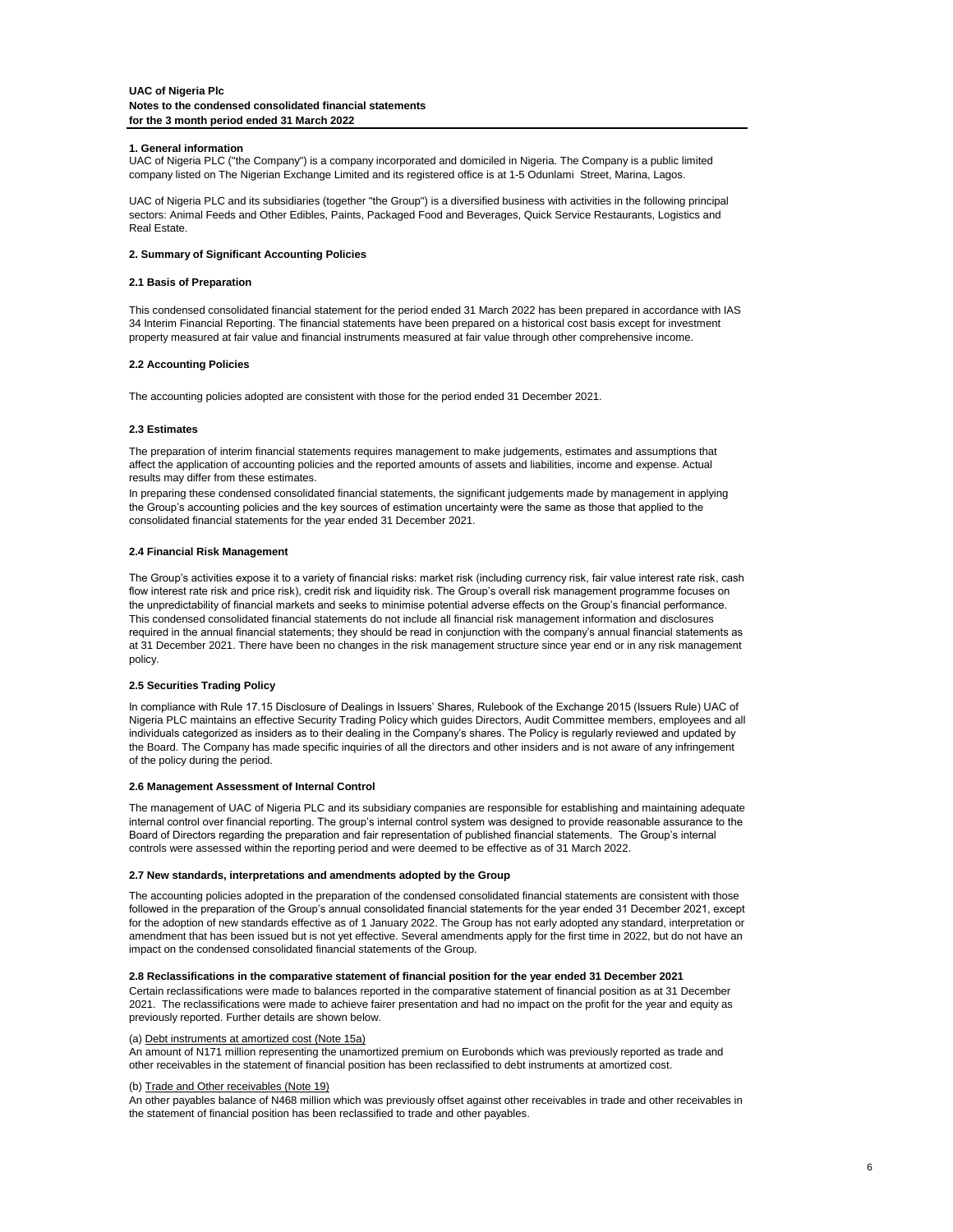#### **3. Segment Analysis**

#### **The Group**

The chief operating decision-maker has been identified as the Executive Committee (EXCO), made up of the management of the Company. The EXCO reviews the Group's internal reporting in order to assess performance and allocate resources.

Management has determined the operating segments based on these reports.

The Group has identified the following as segments:

**Animal Feeds & Other Edibles**- Made up of business units involved in the manufacturing and sale of livestock feeds and edible oil.

**Paints** - Made up of a business unit involved in the manufacturing and sale of decorative and protective paints.

**Packaged Food & Beverages** - Made up of a business unit involved in the manufacturing and sale of bottled water, snacks and ice-cream.

**QSR (Quick Service Restaurants)** - Made up of a business unit involved in the making and sale of snacks and meals.

**Others** - This is a non-reportable segment made up of the corporate head office.

The following measures are reviewed by Exco; with **Profit Before Tax** taken as the segment profit.

- Revenue from third parties

- Operating profit
- Profit before tax
- Property, plant and equipment
- Net assets

|                                                          | <b>Animal Feeds</b>  |               | Packaged    |            |               |              |
|----------------------------------------------------------|----------------------|---------------|-------------|------------|---------------|--------------|
|                                                          | &                    | <b>Paints</b> | Food        | QSR        | <b>Others</b> | <b>Total</b> |
|                                                          | <b>Other Edibles</b> |               | & Beverages |            |               |              |
| 31 March 2022                                            | N' 000               | N' 000        | N' 000      | N' 000     | N' 000        | N' 000       |
|                                                          |                      |               |             |            |               |              |
| Revenue from contracts with customers                    | 16,543,977           | 4,655,782     | 6,486,350   | 591,407    | 854           | 28,278,370   |
| Rental income                                            |                      |               |             |            | 228,432       | 228,432      |
| <b>Total Revenue</b>                                     | 16,543,977           | 4,655,782     | 6,486,350   | 591,407    | 229,286       | 28,506,802   |
| Intergroup revenue                                       | (637, 166)           | (621)         | (23, 369)   |            | (179, 948)    | (841, 104)   |
| Revenue from third parties                               | 15,906,811           | 4,655,161     | 6,462,981   | 591,407    | 49,338        | 27,665,698   |
| Operating profit/(loss)                                  | 636,748              | 760,085       | 432,808     | (136, 983) | 174,801       | 1,867,459    |
| Profit/(loss) before tax                                 | (129, 830)           | 781,325       | 338,272     | (166, 642) | 155,515       | 978,640      |
| Loss after tax for the year from discontinued operations |                      |               |             | ۰.         | (3,355)       | (3, 355)     |
| Property, plant and equipment                            | 12,579,769           | 1,808,214     | 6,599,653   | 485,965    | 916,110       | 22,389,711   |
| Net assets                                               | 17,969,764           | 4,941,089     | 8,638,409   | (323, 189) | 20,251,870    | 51,477,943   |
|                                                          |                      |               |             |            |               |              |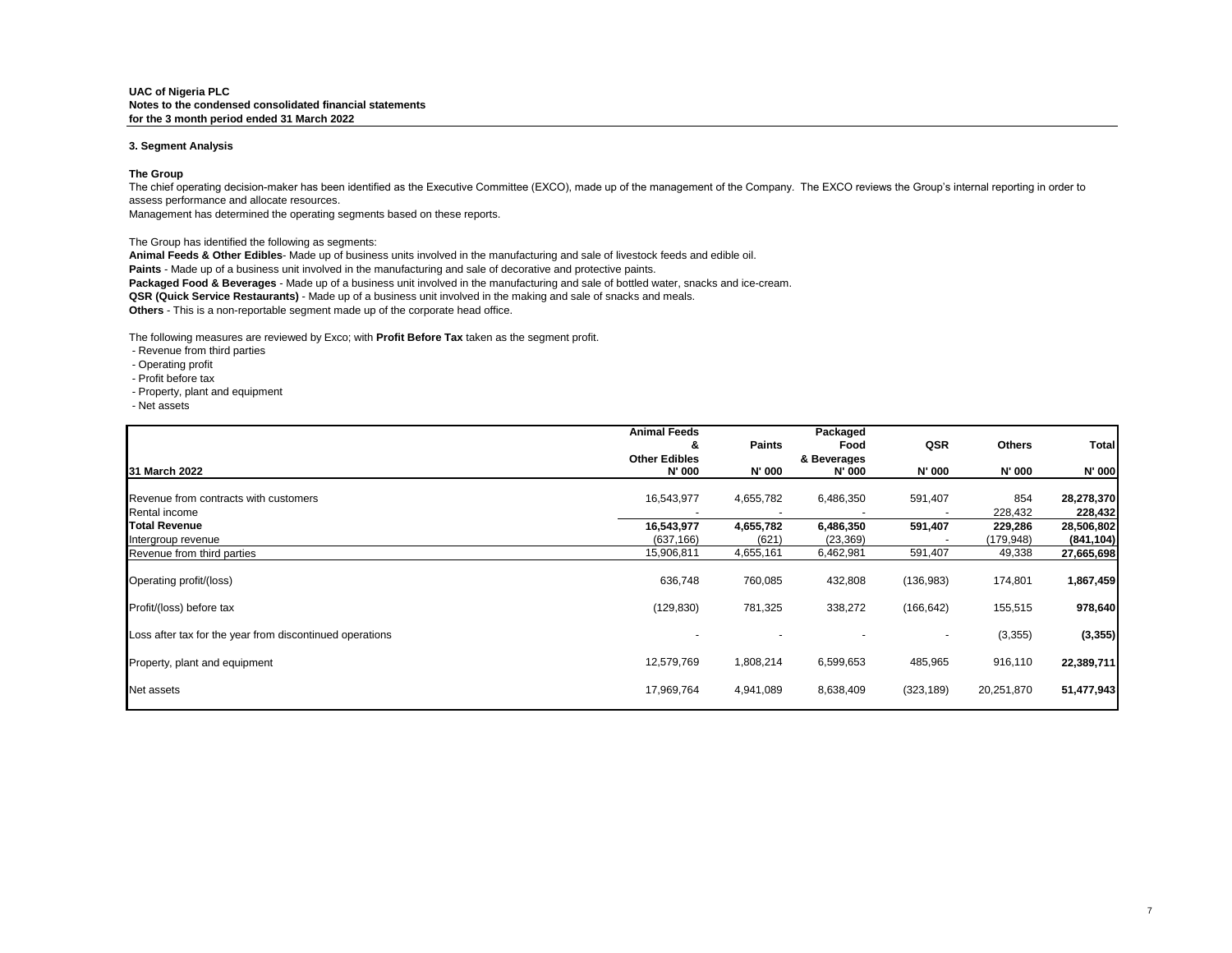|                                       | <b>Animal Feeds</b>       |               | Packaged            |           |               | Total         |
|---------------------------------------|---------------------------|---------------|---------------------|-----------|---------------|---------------|
|                                       | &<br><b>Other Edibles</b> | <b>Paints</b> | Food<br>& Beverages | QSR       | <b>Others</b> |               |
| 31 March 2021                         | N' 000                    | N' 000        | N' 000              | N' 000    | N' 000        | N' 000        |
| Revenue from contracts with customers | 14,016,207                | 2,569,494     | 5,900,520           | 454,520   | 205,545       | 23,146,286    |
| Rental income                         |                           |               |                     |           | 5,564         | 5,564         |
| Total Revenue                         | 14,016,207                | 2,569,494     | 5,900,520           | 454,520   | 211,109       | 23,151,850    |
| Intergroup revenue                    | (625, 461)                | (360, 243)    | (5,614)             |           | (138, 738)    | (1, 130, 056) |
| Revenue from third parties            | 13,390,746                | 2,209,251     | 5,894,906           | 454,520   | 72,371        | 22,021,794    |
| Operating profit/(loss)               | 562,141                   | 254,606       | 479,233             | (20, 879) | (123, 725)    | 1,151,376     |
| Profit / (Loss) before tax            | 349,735                   | 321,030       | 463,634             | (21, 971) | (84, 241)     | 1,028,187     |
| Property, plant and equipment         | 12,269,263                | 1,401,550     | 6,123,109           | 329,049   | 884,826       | 21,007,797    |
| Net assets                            | 18,491,435                | 5,232,020     | 7,755,028           | 335,897   | 30,243,636    | 62,058,016    |

### **Entity wide information**

|                                                        |                                     | 31 March 2022 31 March 2021       |
|--------------------------------------------------------|-------------------------------------|-----------------------------------|
| Analysis of revenue by category:                       | <b>N'000</b>                        | <b>N'000</b>                      |
| Revenue from contracts with customers<br>Rental income | 27,437,266<br>228,432<br>27,665,698 | 22,016,230<br>5,564<br>22,021,794 |
|                                                        |                                     | 31 March 2022 31 March 2021       |
| Analysis of revenue by geographical location:          | <b>N'000</b>                        | <b>N'000</b>                      |
| Nigeria<br>Others                                      | 27,665,698                          | 22,021,794                        |
|                                                        | 27,665,698                          | 22,021,794                        |

### **Concentration risk**

The Group is not exposed to any concentration risk, as there is no single customer with a contribution to total revenue of more than 10%.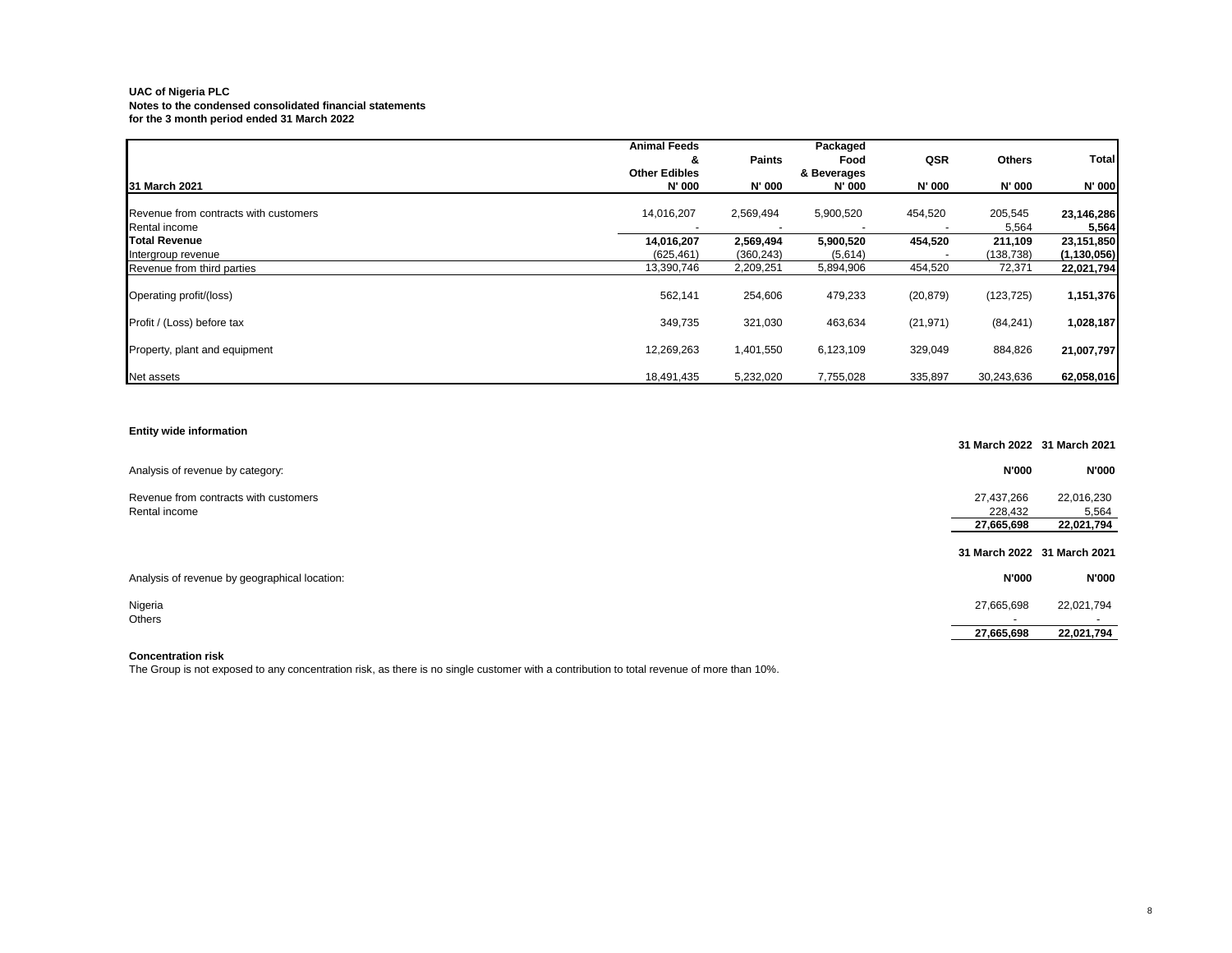### **Disaggregated Revenue**

**Group**

| ----r                                 |                              | For the period ended 31 March 2022 |                                                |                          |                    |                              |
|---------------------------------------|------------------------------|------------------------------------|------------------------------------------------|--------------------------|--------------------|------------------------------|
|                                       | <b>Animal Feeds</b>          |                                    | Packaged                                       |                          |                    |                              |
| <b>Segments</b>                       | &                            | <b>Paints</b>                      | Food &                                         | QSR                      | <b>Others</b>      | <b>Total</b>                 |
|                                       | <b>Other Edibles</b>         |                                    | <b>Beverages</b>                               |                          |                    |                              |
|                                       | <b>N'000</b>                 | <b>N'000</b>                       | <b>N'000</b>                                   | <b>N'000</b>             | <b>N'000</b>       | N'000                        |
| Revenue from contracts with customers |                              |                                    |                                                |                          |                    |                              |
| Sale of goods                         | 15,906,811                   | 4,655,161                          | 6,462,981                                      | 591,407                  | $\blacksquare$     | 27,616,360                   |
| Rendering of service                  |                              |                                    |                                                |                          | 49,338             | 49,338                       |
| <b>Total</b>                          | --------------<br>15,906,811 | --------------<br>4,655,161        | -------------<br>6,462,981                     | -------------<br>591,407 | 49,338             | --------------<br>27,665,698 |
|                                       | =======                      | =======                            | =======                                        | =======                  | =======            | =======                      |
| <b>Geographical Markets</b>           |                              |                                    |                                                |                          |                    |                              |
| Nigeria                               | 15,906,811                   | 4,655,161                          | 6,462,981                                      | 591,407                  | 49,338             | 27,665,698                   |
| Outside Nigeria                       |                              |                                    |                                                |                          |                    |                              |
|                                       |                              |                                    |                                                |                          |                    |                              |
| <b>Total</b>                          | 15,906,811                   | 4,655,161                          | 6,462,981                                      | 591,407                  | 49,338             | 27,665,698                   |
|                                       | =======                      | =======                            | =======                                        | =======                  | =======            | =======                      |
| Timing of revenue                     |                              |                                    |                                                |                          |                    |                              |
| Goods transferred at a point in time  | 15,906,811                   | 4,655,161                          | 6,462,981                                      | 591,407                  | $\blacksquare$     | 27,616,360                   |
| Services transferred over time        |                              |                                    |                                                |                          | 49,338             | 49,338                       |
|                                       | -------------<br>15,906,811  | --------<br>4,655,161              | 6,462,981                                      | 591,407                  | --------<br>49,338 | 27,665,698                   |
|                                       | =======                      | =======                            | =======                                        | =======                  | =======            | =======                      |
|                                       |                              |                                    |                                                |                          |                    |                              |
|                                       | <b>Animal Feeds</b>          |                                    | For the period ended 31 March 2021<br>Packaged |                          |                    |                              |
| <b>Segments</b>                       | &                            | Paints                             | Food &                                         | QSR                      | <b>Others</b>      | <b>Total</b>                 |
|                                       | <b>Other Edibles</b>         |                                    | <b>Beverages</b>                               |                          |                    |                              |
|                                       | <b>N'000</b>                 | N'000                              | <b>N'000</b>                                   | N'000                    | N'000              | <b>N'000</b>                 |

|                                       | <b>N'OUU</b>                 | <b>NOOO</b>                | <b>N.000</b>               | <b>N'OOO</b>            | <b>N'OOO</b>             | <b>N.OOO</b>                |
|---------------------------------------|------------------------------|----------------------------|----------------------------|-------------------------|--------------------------|-----------------------------|
| Revenue from contracts with customers |                              |                            |                            |                         |                          |                             |
| Sale of goods                         | 13,390,746                   | 2,209,251                  | 5,894,906                  | 454,520                 | $\overline{\phantom{0}}$ | 21,949,423                  |
| Rendering of service                  | $\overline{\phantom{a}}$     | $\overline{\phantom{a}}$   | $\overline{\phantom{a}}$   |                         | 72,371                   | 72,371                      |
| <b>Total</b>                          | --------------<br>13,390,746 | -------------<br>2,209,251 | -------------<br>5,894,906 | ------------<br>454,520 | -------------<br>72,371  | -------------<br>22,021,794 |
|                                       | =======                      | =======                    | =======                    | =======                 | =======                  | ------                      |
| <b>Geographical Markets</b>           |                              |                            |                            |                         |                          |                             |
| Nigeria                               | 13,390,746                   | 2,209,251                  | 5,894,906                  | 454,520                 | 72,371                   | 22,021,794                  |
| Outside Nigeria                       | $\overline{\phantom{a}}$     | $\overline{a}$             |                            |                         |                          | $\blacksquare$              |
| <b>Total</b>                          | --------------<br>13,390,746 | -------------<br>2,209,251 | -------------<br>5,894,906 | ------------<br>454,520 | 72,371                   | -------------<br>22,021,794 |
|                                       | =======                      | =======                    | _______                    | =======                 | ______                   | ------                      |
| Timing of revenue                     |                              |                            |                            |                         |                          |                             |
| Goods transferred at a point in time  | 13,390,746                   | 2,209,251                  | 5,894,906                  | 454,520                 | $\overline{\phantom{a}}$ | 21,949,423                  |
| Services transferred over time        |                              | $\overline{\phantom{a}}$   | $\overline{\phantom{a}}$   |                         | 72,371                   | 72,371                      |
|                                       | --------------<br>13,390,746 | -------------<br>2,209,251 | -------------<br>5,894,906 | ------------<br>454,520 | -------------<br>72,371  | -------------<br>22,021,794 |

 **======= ======= ======= ======= ======= =======**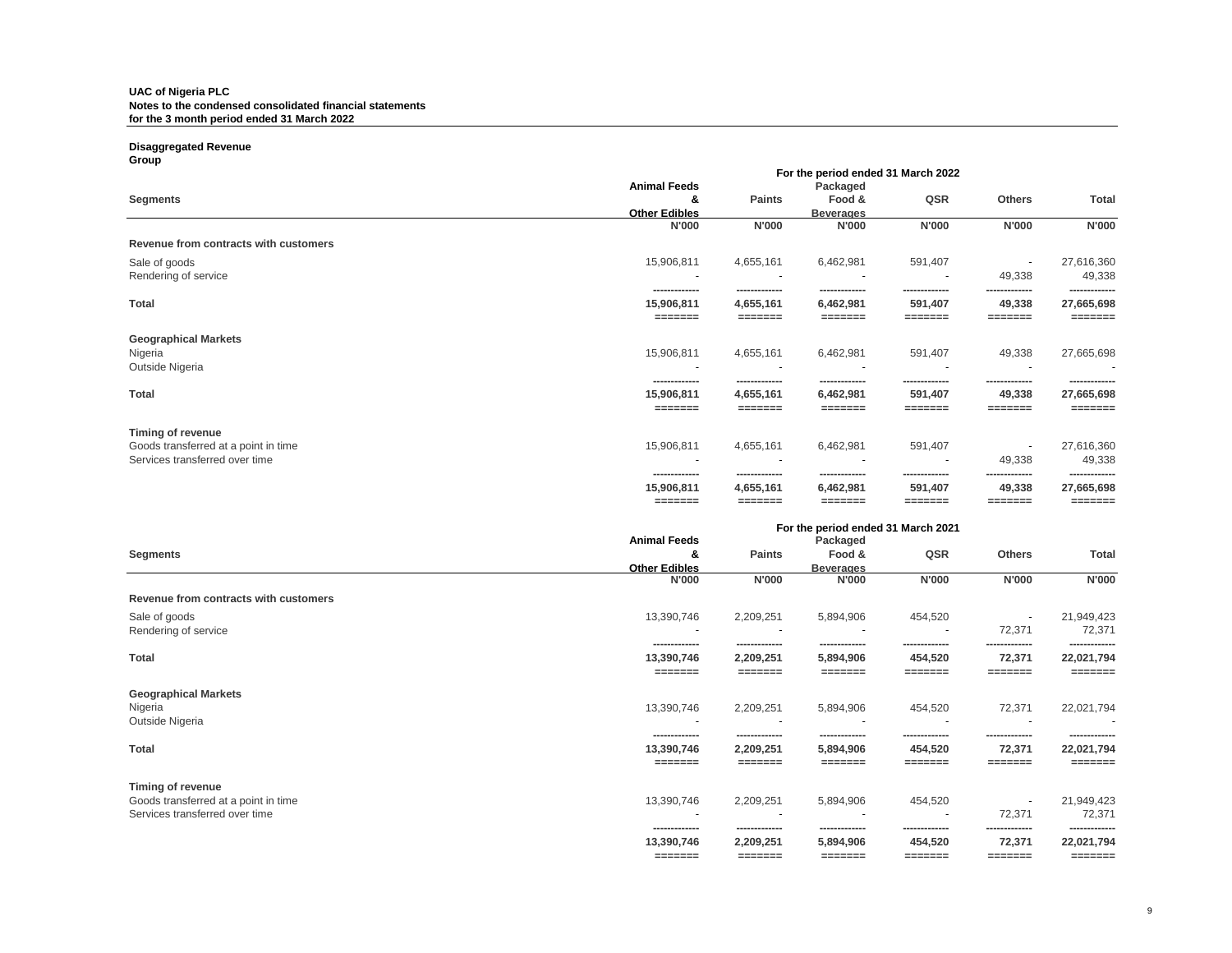| 4 Other operating income                         |               |               |
|--------------------------------------------------|---------------|---------------|
|                                                  | 31 March 2022 | 31 March 2021 |
|                                                  | <b>N' 000</b> | <b>N' 000</b> |
| Profit on sales of property, plant and equipment | 1.038         | 1.689         |
| Profit on sale of investment property (Note 12)  | 386,395       |               |
| Rental income (a)                                | 825           | 2.496         |
| Other income (b)                                 | 71.301        | 78.634        |
| Total other operating income                     | 459.559       | 82,820        |

### **(a) Rental Income**

Rental income represents income earned on investment properties at Chemical and Allied Products PLC.

## **(b) Other income**

|                                          | 31 March 2022 | 31 March 2021 |
|------------------------------------------|---------------|---------------|
|                                          | N' 000        | <b>N' 000</b> |
| Management fees                          | 36.138        | 44.203        |
| Sale of scrap, used bags and by products | 33.761        | 32,392        |
| Other trading income                     | 1.402         | 2.039         |
|                                          | 71.301        | 78.634        |

## **5 Impairment loss on financial assets**

|                                                       | 31 March 2022 | 31 March 2021 |
|-------------------------------------------------------|---------------|---------------|
|                                                       | <b>N'000</b>  | <b>N'000</b>  |
| Impairment loss on trade receivables (Note 19)        | (3, 334)      | (17, 114)     |
| Writeback/(impairment loss) on other financial assets | 460           | (34)          |
| Impairment loss on financial asset                    | (2.874)       | (17.148)      |

## **6 (a) Expenses by nature**

|                                                               | 31 March 2022 | 31 March 2021 |
|---------------------------------------------------------------|---------------|---------------|
|                                                               | <b>N' 000</b> | N' 000        |
| Changes in inventories of finished goods and work in progress | 19,634,000    | 15,518,389    |
| Write off of inventories to net realisable value              | 31.007        | 10.182        |
| Personnel expenses                                            | 2,414,064     | 2,047,731     |
| Depreciation charge on property, plant and equipment          | 575,673       | 503,353       |
| Depreciation charge on right-of-use asset                     | 98.739        | 94,855        |
| Amortisation of intangibles                                   | 3,588         | 11,416        |
| Royalty fees                                                  | 142,708       | 84,736        |
| Rents & rates                                                 | 57,721        | 59,397        |
| Electricity & power                                           | 769,392       | 545,832       |
| Vehicles repairs, maintenance & fueling                       | 159.583       | 111,886       |
| Other repairs & maintenance                                   | 241.532       | 275.445       |
| Auditors' remuneration                                        | 32,917        | 33,638        |
| Information technology charge                                 | 159.537       | 87.170        |
| Legal and professional expenses                               | 171.625       | 195,100       |
| Donations & subscriptions                                     | 27,017        | 23,112        |
| Insurance                                                     | 62,194        | 57.764        |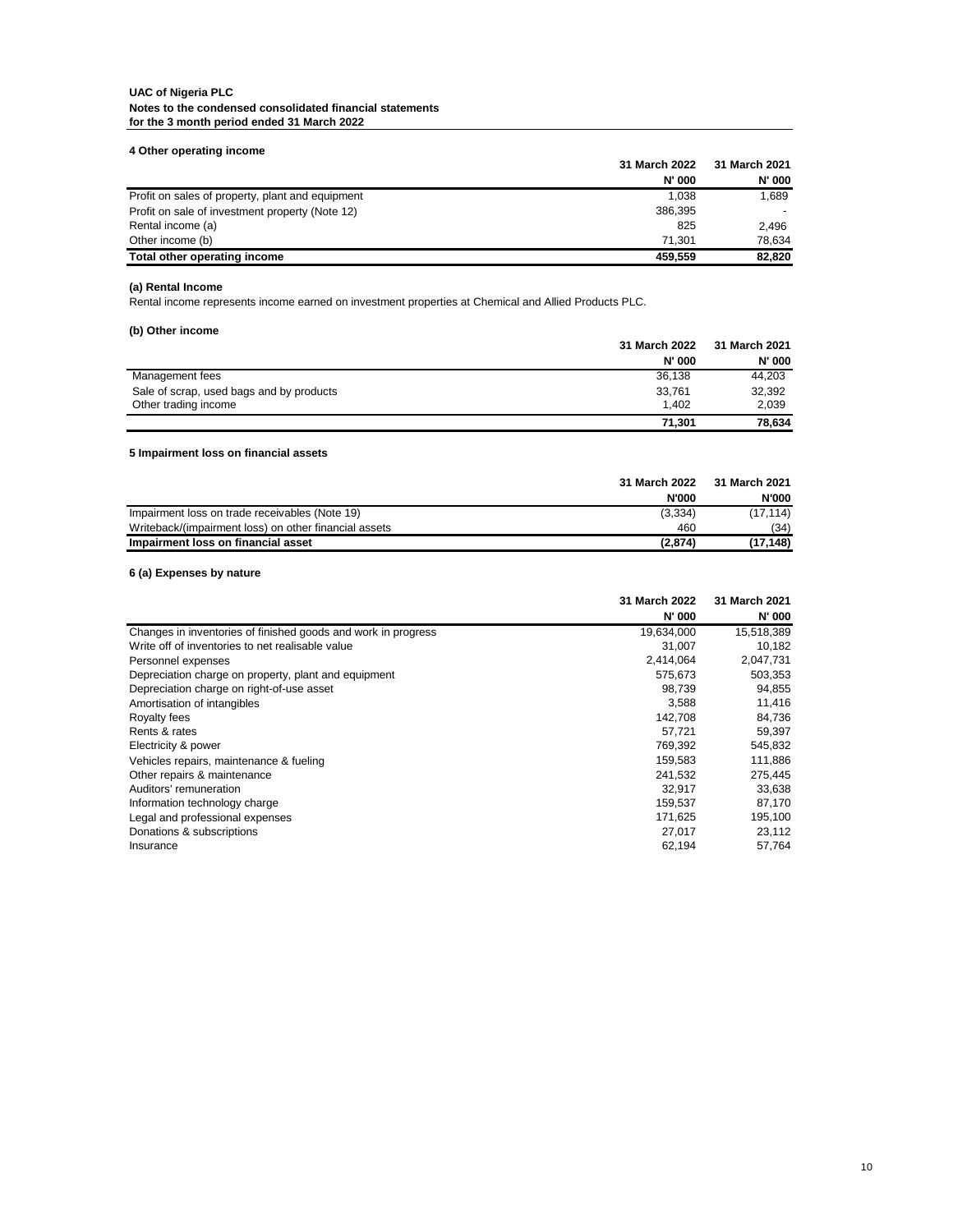## **6(a) Expenses by nature (continued)**

|                                                                | 31 March 2022           | 31 March 2021    |
|----------------------------------------------------------------|-------------------------|------------------|
|                                                                | N' 000                  | N' 000           |
| Distribution expenses                                          | 829,847                 | 739,461          |
| Marketing, advertising & communication                         | 312,998                 | 132,396          |
| Hire of equipment                                              | 39,661                  | 21,282           |
| Catering expenses                                              | 64,388                  | 56,295           |
| Cleaning, laundry & sanitation                                 | 41,520                  | 37,212           |
| Levies, licenses & permit                                      | 16,676                  | 31,727           |
| Security                                                       | 70,478                  | 56,619           |
| Travelling expenses                                            | 125,773                 | 52,838           |
| AGM expenses                                                   | 14,147                  | 8,839            |
| Bank charges                                                   | 22,991                  | 22,733           |
| Stationery and printing                                        | 16,441                  | 19,512           |
| Uniform and safety kit                                         | 7,760                   | 5,668            |
| Casual wages                                                   | 17,074                  | 5,066            |
| Training and recruitment expenses                              | 4,554                   | 9,424            |
| Project expense                                                | 9,697                   | 9,520            |
| Entertainment expense                                          | 5,915                   | 1,535            |
| Corporate gifts                                                | 28,702                  | 20,220           |
| Sundry office expenses (c)                                     | 45,007                  | 45,736           |
|                                                                | 26,254,924              | 20,936,090       |
| (b) Expenses by Function                                       |                         |                  |
| Analysed as:                                                   |                         |                  |
| Cost of sales                                                  |                         |                  |
|                                                                | 22,590,283              | 18,010,234       |
| Selling and distribution expenses<br>Administrative expenses   | 1,736,805               | 1,428,165        |
|                                                                | 1,927,836<br>26,254,924 | 1,497,691        |
|                                                                |                         | 20,936,090       |
| (c) Sundry office expenses comprise of the following:          |                         |                  |
|                                                                | 31 March 2022           | 31 March 2021    |
|                                                                | N' 000                  | N' 000           |
|                                                                |                         |                  |
| VAT on commercial service fees<br>Other miscellaneous expenses | 8,722<br>36,285         | 5,301            |
|                                                                | 45,007                  | 40,435<br>45,736 |
|                                                                |                         |                  |
| 7. Net finance (cost)/income                                   |                         |                  |
|                                                                |                         |                  |
|                                                                | 31 March 2022           | 31 March 2021    |
|                                                                | N' 000                  | N' 000           |
|                                                                |                         |                  |
| Interest income on short-term bank deposits                    | 137,339                 | 179,573          |
| Interest income on bonds                                       | 44,050                  | 141,045          |
| Interest income on loans                                       | 59,274                  | 25,445           |
| <b>Total interest income</b>                                   | 240,663                 | 346,063          |
| Exchange gain                                                  |                         | 39,052           |
| <b>Finance Income</b>                                          | 240,663                 | 385,115          |
|                                                                |                         |                  |
| Interest on bank loans (Note 21)                               | (773, 512)              | (208, 780)       |
| Interest expense on lease liability (Note 17(b))               | (24, 756)               | (28, 744)        |
| <b>Total interest cost</b>                                     | (798, 268)              | (237, 524)       |
| Amortisation of premium on bonds (Note15)                      | (16, 485)               | (29, 352)        |
| Exchange loss                                                  | (335, 912)              | (23, 170)        |
| <b>Finance cost</b>                                            | (1, 150, 665)           | (290, 046)       |
| Net finance (cost)/income                                      | (910, 002)              | 95,069           |
|                                                                |                         |                  |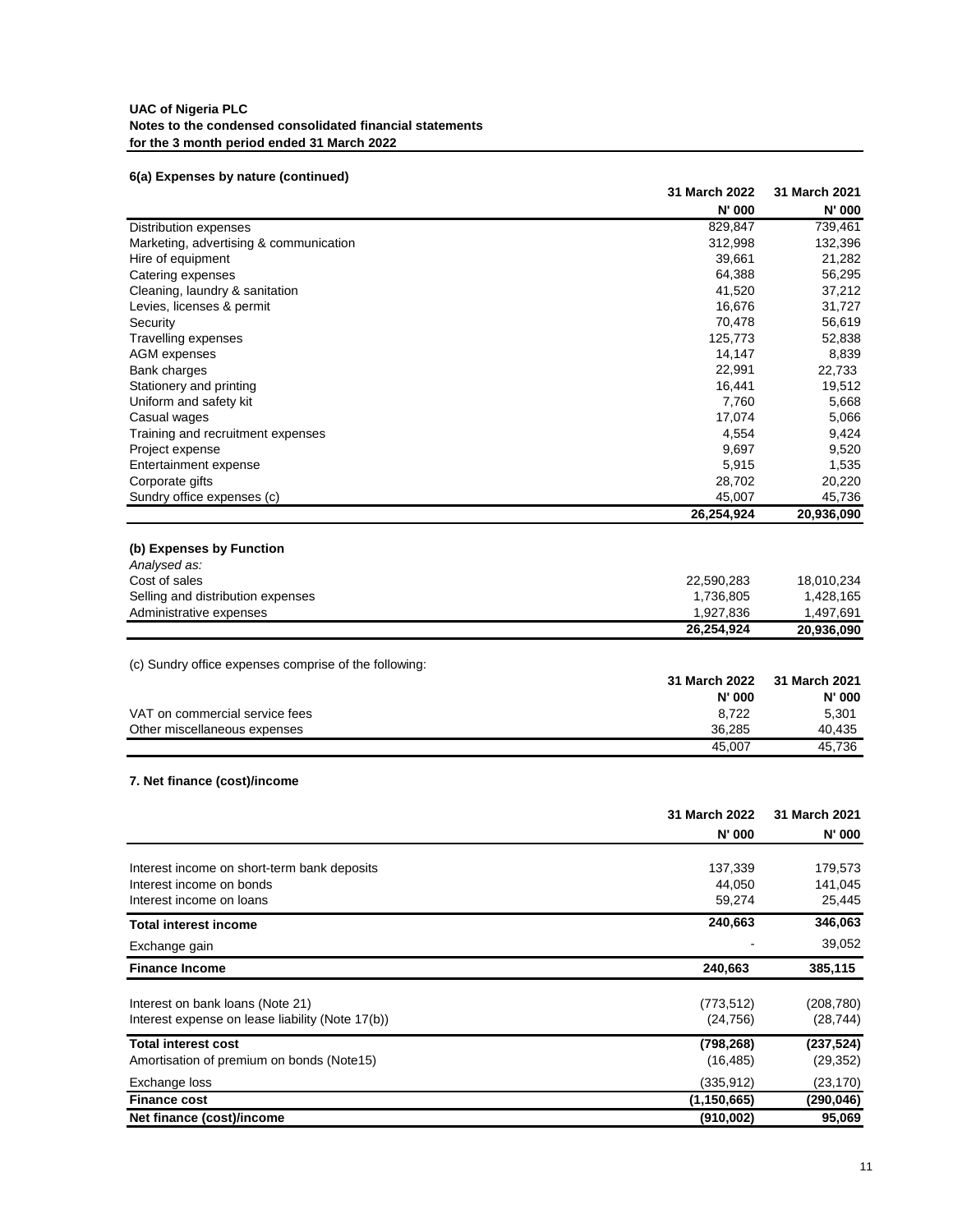## **8. Current income tax liabilities**

|                                       | 31 December              |              |  |      |
|---------------------------------------|--------------------------|--------------|--|------|
|                                       | 31 March 2022            |              |  | 2021 |
|                                       | <b>N'000</b>             | <b>N'000</b> |  |      |
| Opening balance                       | 3,726,695                | 3,814,160    |  |      |
| Income tax expense                    | 360.291                  | 1,340,590    |  |      |
| Withholding tax credit notes utilised | $\overline{\phantom{0}}$ | (149, 956)   |  |      |
| Payment during the period             | $\overline{\phantom{a}}$ | (1,278,099)  |  |      |
|                                       | 4,086,986                | 3,726,695    |  |      |

## **9. Earnings Per Share**

## **(a) Basic**

Basic earnings per share is calculated by dividing the profit attributable to equity holders of the company by the weighted average number of ordinary shares in issue during the period.

|                                                                    | 31 March 2022 | 31 March 2021 |
|--------------------------------------------------------------------|---------------|---------------|
|                                                                    | <b>N' 000</b> | <b>N' 000</b> |
| Profit attributable to ordinary equity shareholders:               |               |               |
| Profit from continuing operations                                  | 519,628       | 341,280       |
| Loss from discontinued operations                                  | (2,908)       |               |
| Profit for the period                                              | 516,720       | 341,280       |
|                                                                    |               |               |
| Earnings per share attributable to owners of the parent during the |               |               |
| period (expressed in kobo per share):                              |               |               |
| Basic earnings per share                                           |               |               |
| From continuing operations (Kobo)                                  | 18            | 12            |
| From discontinued operations (Kobo)                                | (0)           |               |
| From profit for the period (Kobo)                                  | 18            | 12            |

## **(b) Diluted**

Diluted earnings per share is the same as basic earnings per share because there are no potential ordinary shares during the period.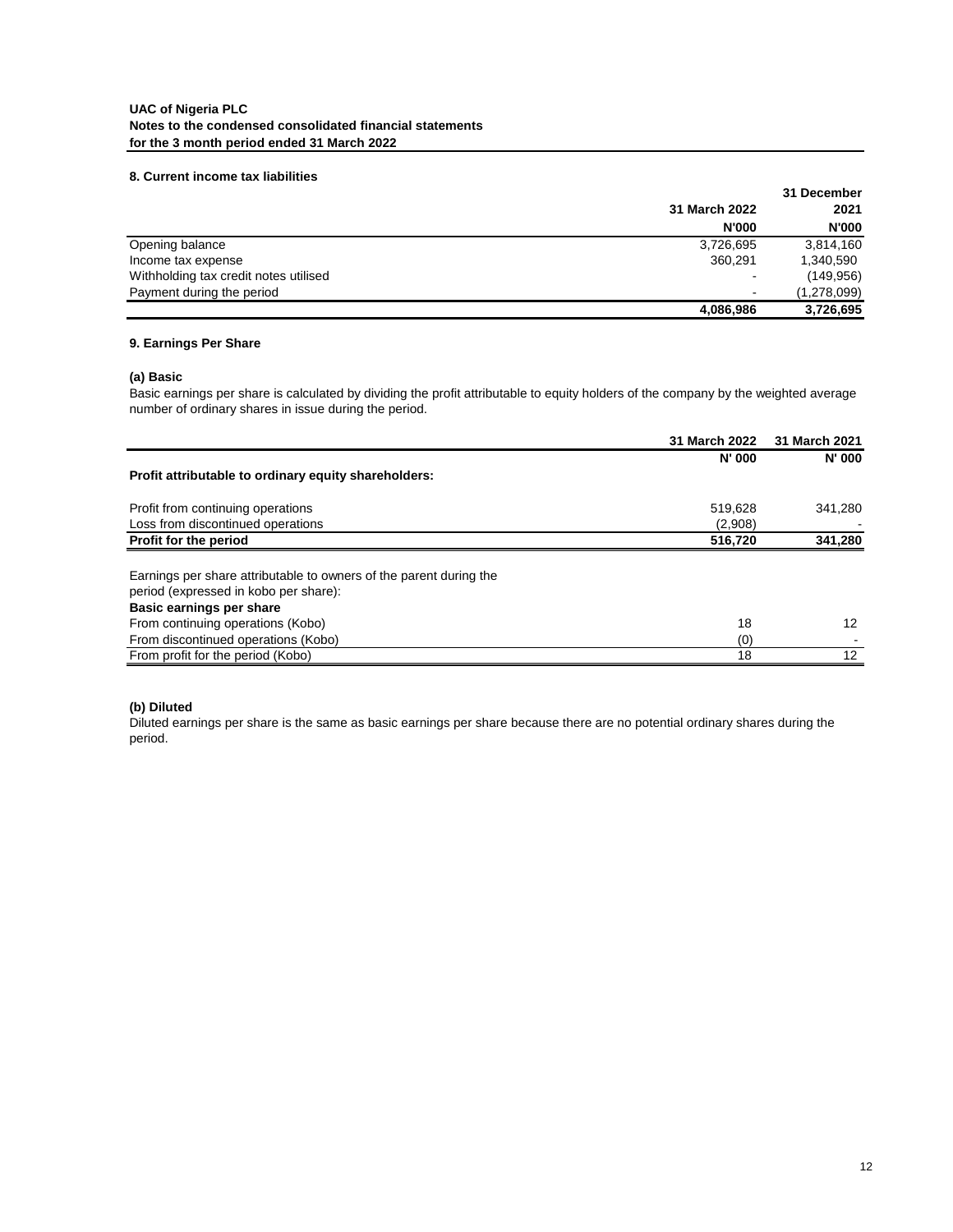## **10. Property, plant and equipment**

| Cost:                                   | <b>Leasehold land</b><br>and buildings | <b>Plant and</b><br><b>Machinery</b> | Computer<br>Equipment |            | <b>Motor Vehicles Office Furniture</b> | <b>Capital Work in</b><br>progress | <b>Total</b> |
|-----------------------------------------|----------------------------------------|--------------------------------------|-----------------------|------------|----------------------------------------|------------------------------------|--------------|
|                                         | N'000                                  | N'000                                | N'000                 | N'000      | N'000                                  | N'000                              | N'000        |
| At 1 January 2021                       | 8,632,658                              | 19,921,189                           | 1,346,983             | 3,096,252  | 921,522                                | 2,563,948                          | 36,482,552   |
| Additions                               | 230,142                                | 782,384                              | 134,811               | 589,546    | 90,332                                 | 1,639,112                          | 3,466,327    |
| <b>Disposals</b>                        | (126, 565)                             | (103, 780)                           | (32, 118)             | (253, 547) | (20, 765)                              | (6, 814)                           | (543, 588)   |
| Transfer                                | 29,102                                 | 486,345                              | 4,664                 |            | 408                                    | (506, 137)                         | 14,382       |
| Write off                               |                                        | (41, 542)                            | (321, 845)            |            | (45, 627)                              |                                    | (409, 013)   |
| Reclassifications                       | 139,535                                | 158,375                              | 44,308                | 31,612     | 97,205                                 | (505, 666)                         | (34, 630)    |
| At 31 December 2021                     | 8,904,872                              | 21,202,972                           | 1,176,803             | 3,463,863  | 1,043,076                              | 3,184,443                          | 38,976,029   |
| At 1 January 2022                       | 8,904,872                              | 21,202,972                           | 1,176,803             | 3,463,863  | 1,043,076                              | 3,184,443                          | 38,976,029   |
| Additions                               | 12,531                                 | 183,292                              | 22,189                | 184,218    | 46,997                                 | 338,496                            | 787,723      |
| <b>Disposals</b>                        |                                        | (9,007)                              | (1, 144)              | (63, 386)  | (2,701)                                |                                    | (76, 238)    |
| Transfer to intangible asset            |                                        |                                      |                       |            |                                        | (38, 254)                          | (38, 254)    |
| Reclassifications                       | 4,274                                  | 317,843                              | 2,738                 | 7,453      | 38,980                                 | (371, 289)                         |              |
| At 31 March 2022                        | 8,921,677                              | 21,695,100                           | 1,200,586             | 3,592,148  | 1,126,352                              | 3,113,397                          | 39,649,261   |
| Accumulated depreciation and impairment |                                        |                                      |                       |            |                                        |                                    |              |
| At 1 January 2021                       | 2,142,969                              | 10,039,757                           | 1,099,503             | 1,478,275  | 698,214                                | 12,000                             | 15,470,718   |
| Charge for the year                     | 163,403                                | 1,339,579                            | 112,383               | 455,024    | 68,581                                 |                                    | 2,138,969    |
| Impairment charge                       |                                        |                                      |                       |            |                                        |                                    |              |
| <b>Disposals</b>                        | (105, 418)                             | (94, 762)                            | (30, 124)             | (200, 608) | (19, 524)                              |                                    | (450, 437)   |
| Transfers                               |                                        |                                      | 1,227                 |            |                                        |                                    | 1,227        |
| <b>Reclassifications</b>                |                                        | (41,508)                             | (321, 286)            |            | (45, 317)                              |                                    | (408, 112)   |
| At 31 December 2021                     | 2,200,953                              | 11,243,065                           | 861,702               | 1,732,691  | 701,953                                | 12,000                             | 16,752,365   |
| At 1 January 2022                       | 2,200,953                              | 11,243,065                           | 861,702               | 1,732,691  | 701,953                                | 12,000                             | 16,752,365   |
| Charge for the period                   | 41,027                                 | 355,700                              | 29,084                | 125,481    | 24,381                                 |                                    | 575,673      |
| <b>Disposals</b>                        |                                        | (8,980)                              | (717)                 | (56, 831)  | (1,958)                                |                                    | (68, 488)    |
| At 31 March 2022                        | 2,241,980                              | 11,589,785                           | 890,069               | 1,801,341  | 724,376                                | 12,000                             | 17,259,550   |
| Net book values:                        |                                        |                                      |                       |            |                                        |                                    |              |
| At 31 March 2022                        | 6,679,697                              | 10.105,315                           | 310,517               | 1,790,808  | 401,976                                | 3,101,397                          | 22,389,711   |
| At 31 December 2021                     | 6,703,919                              | 9,959,907                            | 315,101               | 1,731,172  | 341,122                                | 3,172,443                          | 22,223,664   |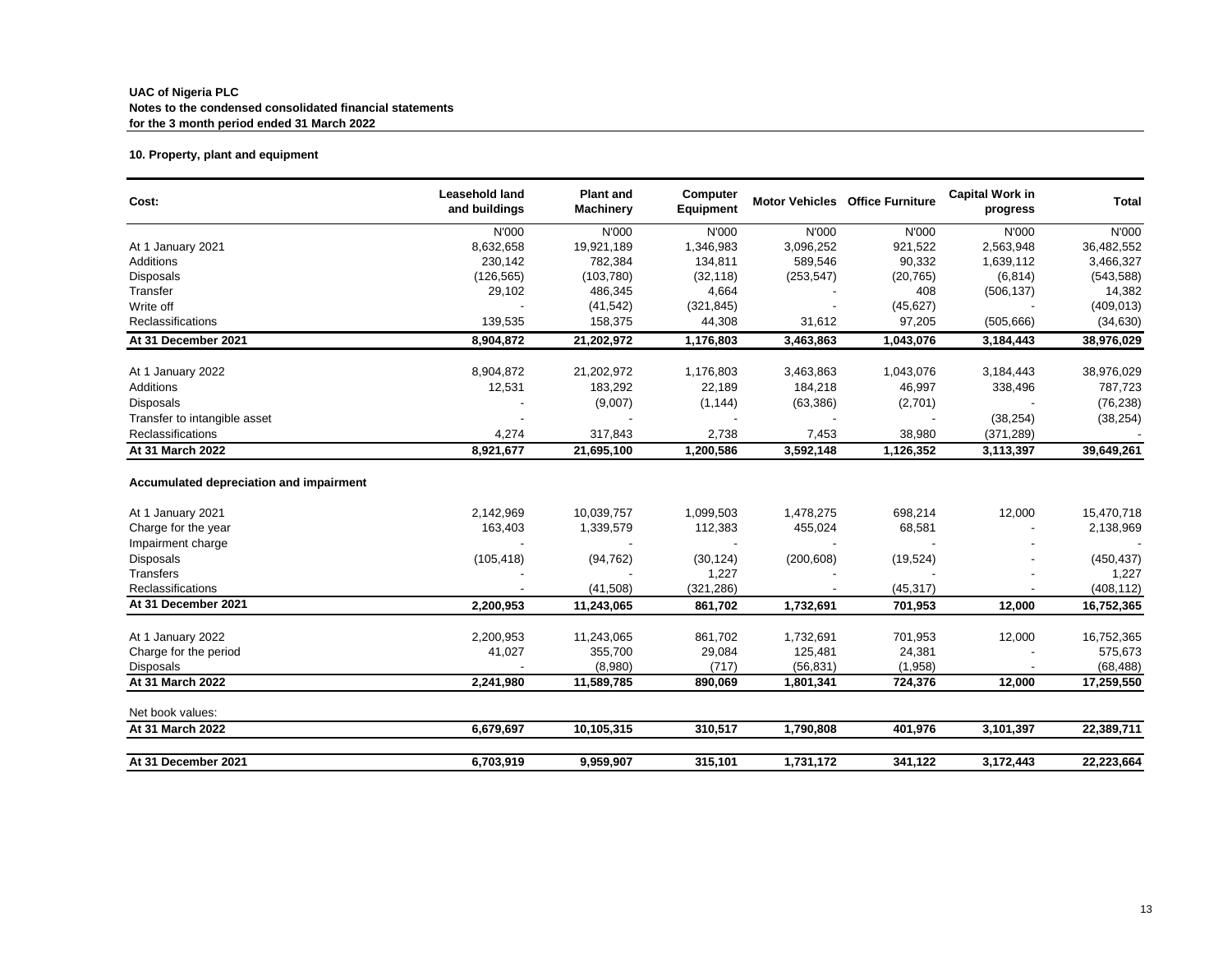# **11. Intangible assets and goodwill**

|                                                   |         | Goodwill Brands & Trade | Software | <b>Capital Work in</b>    | <b>Total</b> |
|---------------------------------------------------|---------|-------------------------|----------|---------------------------|--------------|
| Cost                                              | N' 000  | <b>Marks</b><br>N' 000  | N' 000   | progress<br><b>N' 000</b> | N' 000       |
|                                                   |         |                         |          |                           |              |
| At 1 January 2021                                 | 548,747 | 1,070,185               | 844,879  | 4.620                     | 2,468,432    |
| Additions - externally acquired during the year   |         |                         | 3,710    | 142,059                   | 145,769      |
| Transfer                                          |         |                         | 5,811    | 28,819                    | 34,630       |
| Reclassifications                                 |         |                         | (764)    |                           | (764)        |
| At 31 December 2021                               | 548,747 | 1,070,185               | 853,636  | 175,498                   | 2,648,066    |
| At 1 January 2022                                 | 548,747 | 1,070,185               | 853,636  | 175,498                   | 2,648,066    |
| Additions - externally acquired during the period |         |                         |          | 104,734                   | 104,734      |
| <b>Transfers</b>                                  |         |                         | 38,254   |                           | 38,254       |
| At 31 March 2022                                  | 548.747 | 1,070,185               | 891.890  | 280,232                   | 2,791,054    |
| Accumulated amortisation                          |         |                         |          |                           |              |
| At 1 January 2021                                 |         | 288,439                 | 806,771  |                           | 1,095,210    |
| Amortisation for the year                         |         |                         | 33,208   |                           | 33,208       |
| At 31 December 2021                               |         | 288,439                 | 839,979  | ۰.                        | 1,128,417    |
| At 1 January 2022                                 |         | 288,439                 | 839,979  |                           | 1,128,417    |
| Amortisation for the period                       |         |                         | 3,588    |                           | 3,588        |
| At 31 March 2022                                  | ٠       | 288,439                 | 843,567  | ۰.                        | 1,132,005    |
| Net book values                                   |         |                         |          |                           |              |
| At 31 March 2022                                  | 548,747 | 781,747                 | 48,323   | 280,232                   | 1,659,049    |
| At 31 December 2021                               | 548,747 | 781,747                 | 13.657   | 175,498                   | 1,519,649    |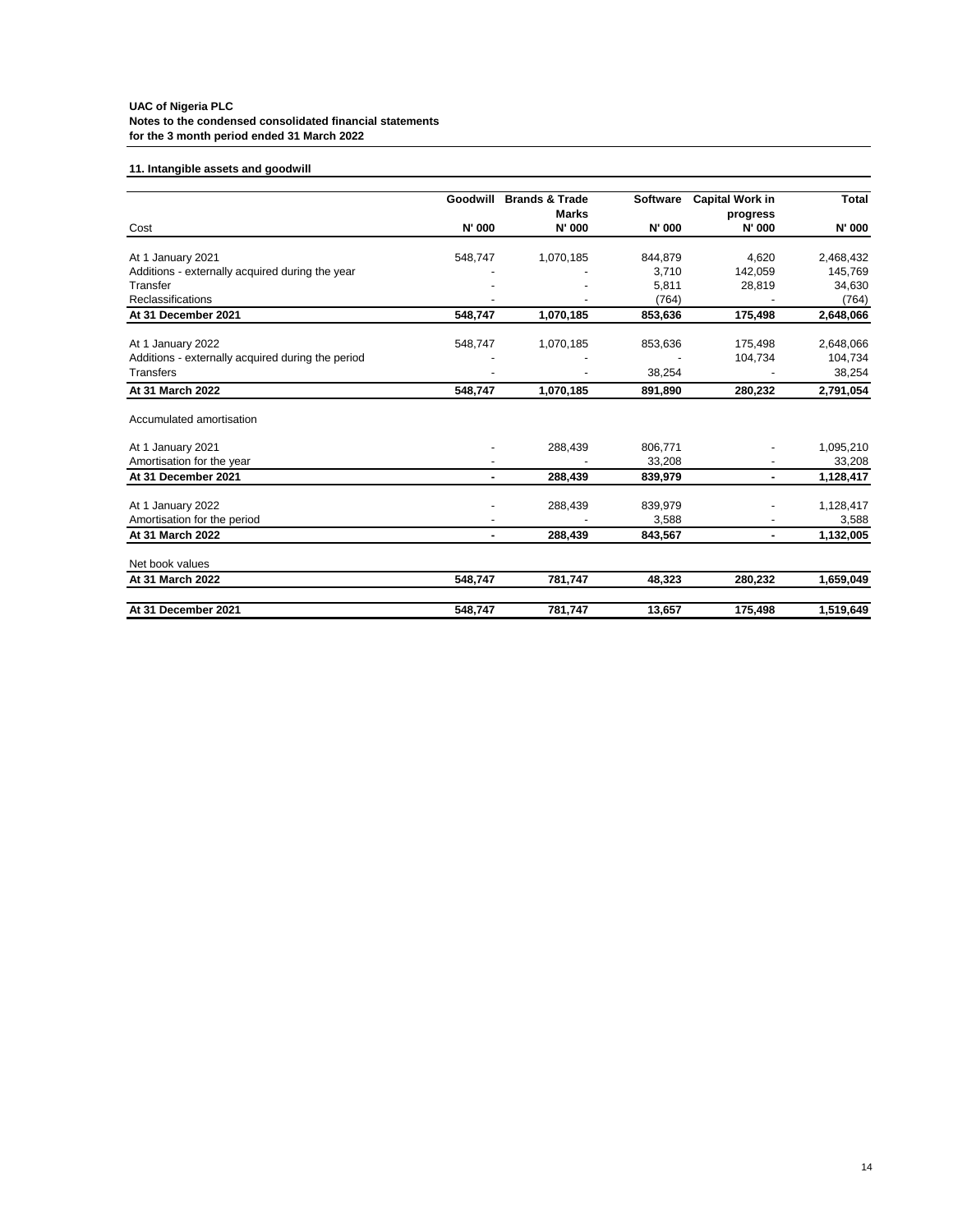#### **12 . Investment properties**

| Fair value                                                    | Freehold<br>building<br><b>N' 000</b> | Leasehold land<br>& building<br><b>N' 000</b> | Total<br>investment<br>properties<br>N' 000 |
|---------------------------------------------------------------|---------------------------------------|-----------------------------------------------|---------------------------------------------|
| At 1 January 2022                                             |                                       | 3,470,685                                     | 3,470,685                                   |
| Disposals                                                     |                                       | (73,605)                                      | (73, 605)                                   |
| At 31 March 2022                                              |                                       | 3,397,080                                     | 3,397,080                                   |
| At 1 January 2021                                             | 303.712                               | 2,331,287                                     | 2,634,999                                   |
| Transfer to asset held for sale                               | (303, 712)                            |                                               | (303, 712)                                  |
| Net gain from fair value adjustments on investment properties |                                       | 1,139,398                                     | 1,139,398                                   |
| At 31 December 2021                                           |                                       | 3,470,685                                     | 3,470,685                                   |

Fair value of investment properties is categorised as follows:

|                           |               |                | Total         |
|---------------------------|---------------|----------------|---------------|
|                           | Freehold      | Leasehold land | investment    |
| 31 December 2021          | buildina      | & building     | properties    |
|                           | <b>N' 000</b> | <b>N' 000</b>  | <b>N' 000</b> |
| <b>External valuation</b> | $\,$          | 3.470.685      | 3,470,685     |
|                           | $\,$          | 3.470.685      | 3,470,685     |

The Group's investment properties were valued at 31 December 2021 by Ibukun Efuntayo & Co (FRC/2013/NIESV/00000003663), an independent professionally qualified valuer who holds recognised relevant professional qualifications and has recent experience in the locations and categories of the investment properties valued.

#### **13. Equity instrument at fair value through other comprehensive income**

The details and carrying amount of Equity instrument at fair value through other comprehensive income are as follows: **The Group**

|                            |               | 31 December   |
|----------------------------|---------------|---------------|
|                            | 31 March 2022 | 2021          |
|                            | <b>N' 000</b> | <b>N' 000</b> |
| Opening balance            | 449.975       | 188.125       |
| Additions                  | 46.824        | 221,850       |
| Inflow from Kandua (a)     | (497)         |               |
| Fair value (loss)/gain (b) | (11.500)      | 40,000        |
| <b>Closing balance</b>     | 484.802       | 449.975       |

Equity instruments designated as at fair value through other comprehensive income represent UAC's investment in the following entities:

|                                                             |                                   | Fair value as<br>at 31  | <b>Dividend</b><br>Income | <b>Dividend</b><br>Income |
|-------------------------------------------------------------|-----------------------------------|-------------------------|---------------------------|---------------------------|
|                                                             | Fair value as at<br>31 March 2022 | <b>December</b><br>2021 | Recognised in<br>2022     | Recognised in<br>2021     |
| Investment in Central Securities Clearing System (CSCS) PLC | 216.625                           | 228.125                 | -                         | 14.625                    |
| Investment in:                                              |                                   |                         |                           |                           |
| Kandua                                                      | 108.253                           | 108.750                 | ۰                         |                           |
| Ventures Platform IV GP Limited                             | 46.824                            |                         |                           |                           |
| Investment in Unicorn Growth Capital LLC                    | 113.100                           | 113.100                 |                           |                           |
|                                                             | 484.802                           | 449.975                 | $\blacksquare$            | 14.625                    |

#### **(a) Inflow from Kandua**

In December 2021, UACN subscribed for shares in Kandua. The inflow represents a refund from Kandua to UACN equal to the value of fractional Kandua shares which were not issued and allotted to UACN.

### **(b) Fair value (loss)/gain**

The fair value (loss)/gain represents a fair value gain on the Company's investment in CSCS PLC. The fair value was determined using level 1 inputs in accordance with IFRS 13, and the fair value measurement was derived from quoted prices on National Association of Security Dealers (NASD Plc).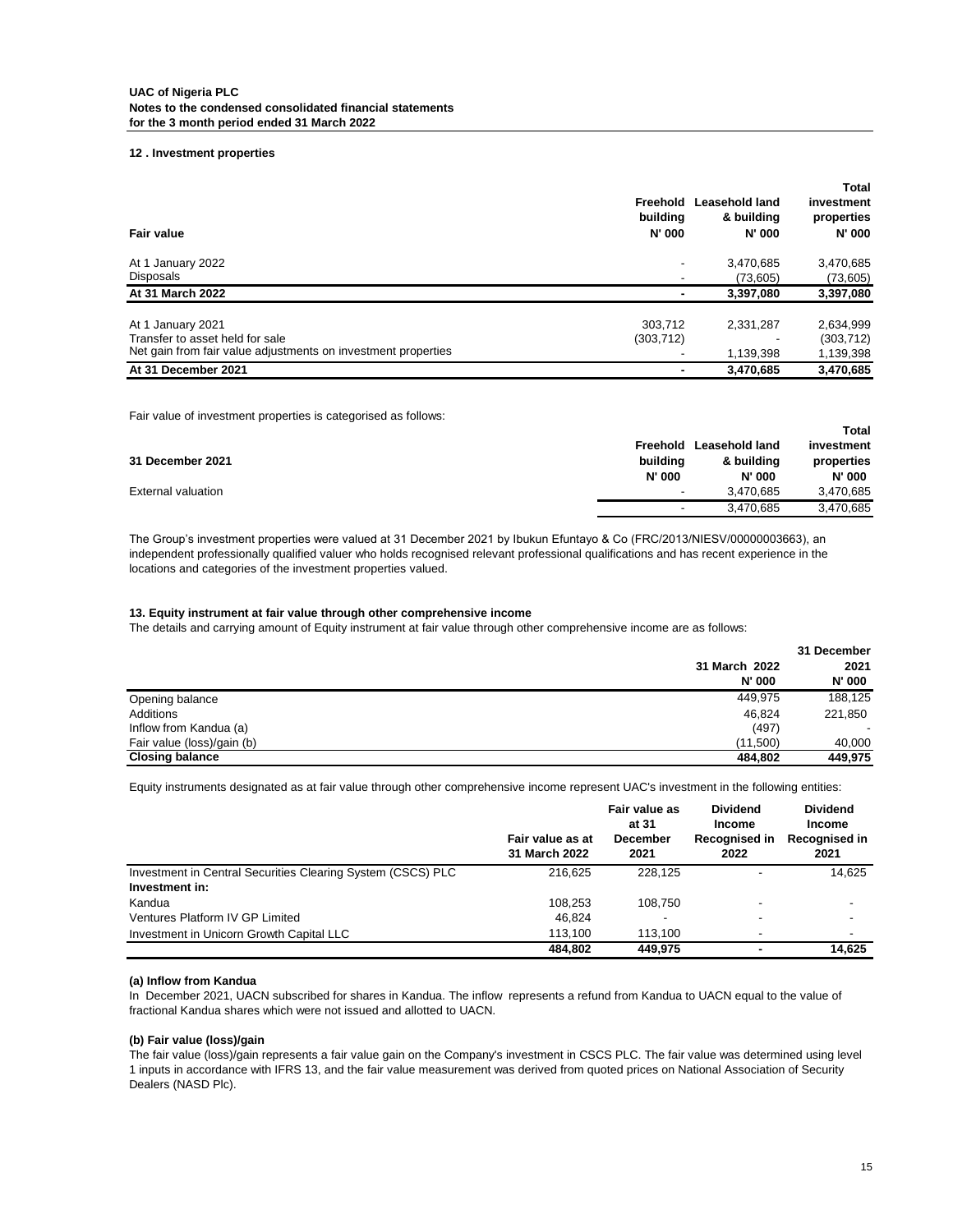### **14. Investment in associates**

Set out below are the associates of the Group as at 31 March 2022. The associates as listed below have share capital consisting solely of ordinary shares, which are directly held by the Group. The country of incorporation or registration is also their principal place of business.

Nature of investment in associates:

|                      | <b>Country of</b> | 31 March 2022 | 31 December<br>2021 |
|----------------------|-------------------|---------------|---------------------|
|                      | incorporation     | <b>N'000</b>  | <b>N'000</b>        |
| <b>UPDC PLC</b>      | Nigeria           | 42.85%        | 42.85%              |
| <b>MDS Logistics</b> | Nigeria           | 43.00%        | 43.00%              |

The movement in the investment in associates during the period is stated below:

|                                                                   |               | 31 December  |
|-------------------------------------------------------------------|---------------|--------------|
|                                                                   | 31 March 2022 | 2021         |
|                                                                   | <b>N'000</b>  | <b>N'000</b> |
| Opening balance                                                   | 8.491.446     | 13,018,568   |
| Share of profit/(loss)                                            | 21.183        | (895, 436)   |
| Share of other comprehensive loss                                 | (48, 593)     | (60, 026)    |
| Reclassified to non-current assets held for sale/distribution (a) |               | (3,571,660)  |
| <b>Closing balance</b>                                            | 8.464.036     | 8,491,446    |

## **(a) Reclassification to non-current assets held for sale/distribution**

On 24 February 2021, the Board of Directors of UACN passed a resolution, subject to the approval of shareholders and the appropriate regulatory authorities, to effect the transfer of units held by UACN in UPDC REIT to shareholders in proportion to their respective shareholding. Consequently, the Company's investment was reclassified to non-current assets held for distribution. The investment was unbundled to shareholders in November 2021, following the approval of shareholders in a court ordered meeting (see note 30).

### **(b) Summarised financial information for associates**

Set out below are the summarised financial information for the associates accounted for using the equity method.

|                          |              | Non-current   |                         | Non-current   | <b>Current</b> |
|--------------------------|--------------|---------------|-------------------------|---------------|----------------|
|                          |              | assets        | <b>Current assets</b>   | liabilities   | liabilities    |
| 31 March 2022            |              | <b>N'000</b>  | <b>N'000</b>            | <b>N'000</b>  | <b>N'000</b>   |
| <b>UPDC PLC</b>          |              | 672.912       | 18,549,967              | 5,584,190     | 5,613,210      |
| <b>MDS Logistics Ltd</b> |              | 6,561,449     | 3,756,768               | 4,367,105     | 1,313,509      |
|                          |              | Profit/(loss) |                         |               |                |
|                          |              |               | from Profit/(loss) from | Other         | Total          |
|                          |              | continuing    | discontinued            | comprehensive | comprehensive  |
|                          | Revenue      | operations    | operations              | income        | income         |
| 31 March 2022            | <b>N'000</b> | <b>N'000</b>  | <b>N'000</b>            | <b>N'000</b>  | <b>N'000</b>   |
| <b>UPDC PLC</b>          | 780.780      | 129,539       | (8, 728)                | (113, 401)    | 7,410          |
| <b>MDS Logistics Ltd</b> | 2,218,548    | (55, 509)     |                         |               | (55, 509)      |
|                          |              | Non-current   |                         | Non-current   | <b>Current</b> |
|                          |              | asset         | <b>Current asset</b>    | liabilities   | liabilities    |
| 31 December 2021         |              | <b>N'000</b>  | <b>N'000</b>            | N'000         | <b>N'000</b>   |
| UPDC PLC                 |              | 790,400       | 18,805,832              | 5,584,190     | 5,993,974      |
| <b>MDS Logistics Ltd</b> |              | 5,950,199     | 3,320,549               | 2,993,873     | 1,491,216      |
|                          |              | Profit/(loss) |                         |               |                |
|                          |              |               | from Profit/(loss) from | Other         | <b>Total</b>   |
|                          |              | continuing    | discontinued            | comprehensive | comprehensive  |
|                          | Revenue      | operations    | operations              | income        | income         |
| 31 March 2021            | <b>N'000</b> | <b>N'000</b>  | <b>N'000</b>            | <b>N'000</b>  | <b>N'000</b>   |
| <b>UPDC PLC</b>          | 72,438       | (409, 233)    | 10,138                  | 13,341        | (385, 754)     |
| <b>MDS Logistics Ltd</b> | 2,046,406    | (88, 890)     |                         |               | (88, 890)      |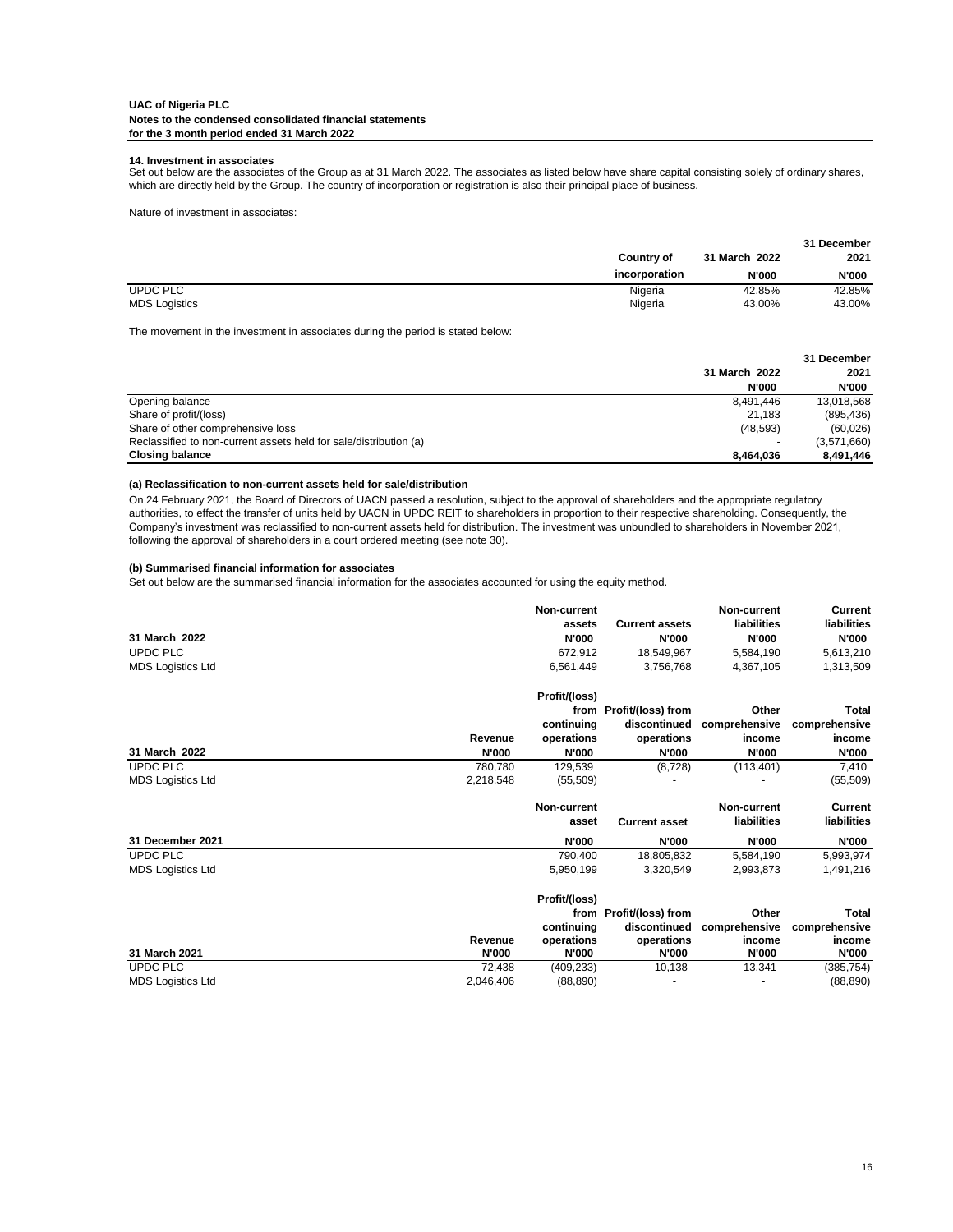|                                         | 31 March 2022 | 31 December<br>2021 |
|-----------------------------------------|---------------|---------------------|
| 15a. Debt instruments at amortised cost | <b>N' 000</b> | <b>N' 000</b>       |
| Opening balance                         | 2.476.184     | 2,253,499           |
| Additions during the period             | 83.334        | 2.056.696           |
| Settlements during the period           | -             | (1,902,273)         |
| Coupon accrued                          | 44.050        | 301.180             |
| Coupon received                         | (15, 720)     | (229, 249)          |
| Premium on bonds amortised to P/L       | (16.485)      | (129, 948)          |
| Exchange (loss)/gain on revaluation     | (98, 566)     | 126,280             |
| Gross investment in debt                | 2.472.797     | 2,476,184           |
| Expected credit loss                    | (7,316)       | (7,316)             |
| <b>Closing balance</b>                  | 2,465,481     | 2,468,868           |

#### **15b. Finance cost on debt instruments at amortised cost**

|                          | 31 March 2022 | 31 December<br>2021 |
|--------------------------|---------------|---------------------|
|                          | N' 000        | N' 000              |
| Coupon received          | 15,720        | 229,249             |
| Premium amortised to P/L | 16.485        | 129,948             |
|                          | 32.205        | 359,197             |

The Group invested in Eurobond assets with the business model of solely holding for principal and interest payment and designated as debt instrument at amortised cost.

The Group invests only in quoted debt securities with low credit risk. The Group's debt instruments at amortised cost comprised solely of quoted eurobonds that are rated by reputable Credit Rating Agencies. The Group recognised provision for expected credit losses on its debt instruments at amortised cost of N7,316,103 (2021: N7,316,103).

### **31 March 2022**

|                                      | Stage 1       | Stage 2                  | Stage 3 | Total     |
|--------------------------------------|---------------|--------------------------|---------|-----------|
| <b>Bond type</b>                     | <b>N' 000</b> | <b>N' 000</b>            | N' 000  | N' 000    |
| B-/Fitch ETI 2031                    | 85.504        |                          |         | 85.504    |
| B-/S&P: B-/Fitch Ecobank 2026        | 444.375       |                          |         | 444.375   |
| B-/S&P: B-/FitchUBA 2022             | 218,792       |                          |         | 218.792   |
| B-/S&P: B-/Fitch SEPLAT 2026         | 223.960       |                          |         | 223.960   |
| B-/S&P: B-/Fitch FIDBAN 2022         | 362.925       | ۰                        |         | 362.925   |
| B2/Moody's: B/S&P: B+/Fitch FGN 2025 | 981.844       |                          |         | 981,844   |
|                                      | 2.317.400     | $\overline{\phantom{0}}$ |         | 2.317.400 |
| Premium on bonds                     | 155.397       |                          |         | 155,397   |
| Total                                | 2.472.797     |                          |         | 2.472.797 |

#### **31 December 2021**

|                                        | Stage 1       | Stage 2       | Stage 3 | Total     |
|----------------------------------------|---------------|---------------|---------|-----------|
| <b>Bond type</b>                       | <b>N' 000</b> | <b>N' 000</b> | N' 000  | N' 000    |
| B-/Fitch ETI 2031                      | 87,321        |               |         | 87,321    |
| B-/S&P B-/Fitch Ecobank 2026           | 472,701       |               |         | 472,701   |
| B-/S&P: B-/FitchUBA 2022               | 223,873       |               | ۰       | 223,873   |
| B-/S&P: B-/Fitch SEPLAT 2023           | 229,643       |               |         | 229,643   |
| B-/S&P: B-/Fitch FIDBAN 2022           | 369,630       |               |         | 369,630   |
| B2/Moody's; B/S&P B+/Fitch FGN 2025    | 921,134       |               |         | 921,134   |
|                                        | 2,304,302     |               |         | 2,304,302 |
| Premium on bonds                       | 171,882       |               |         | 171,882   |
| Total                                  | 2,476,184     |               |         | 2,476,184 |
|                                        | Stage 1       | Stage 2       | Stage 3 | Total     |
| Movement in Expected Credit Loss (ECL) | <b>N' 000</b> | <b>N' 000</b> | N' 000  | N' 000    |
| At 1 January 2022                      | 7,316         |               |         | 7,316     |
| Additions during the period            |               |               |         |           |
| At 31 March 2022                       | 7,316         |               |         | 7,316     |
| At 1 January 2021                      | 31,070        |               |         | 31,070    |
| Writeback during in the year           | (23, 754)     |               | ۰       | (23, 754) |
| At 31 December 2021                    | 7,316         |               |         | 7,316     |

#### **16. Right of return assets and refund liabilities**

|                                                           |               | 31 December   |
|-----------------------------------------------------------|---------------|---------------|
|                                                           | 31 March 2022 | 2021          |
|                                                           | N' 000        | <b>N' 000</b> |
| Right of return assets                                    | 3.076         | 3,328         |
| Refund liabilities                                        |               |               |
| Arising from rights of return<br>$\overline{\phantom{a}}$ | 3.401         | 3,690         |
|                                                           | 3.401         | 3.690         |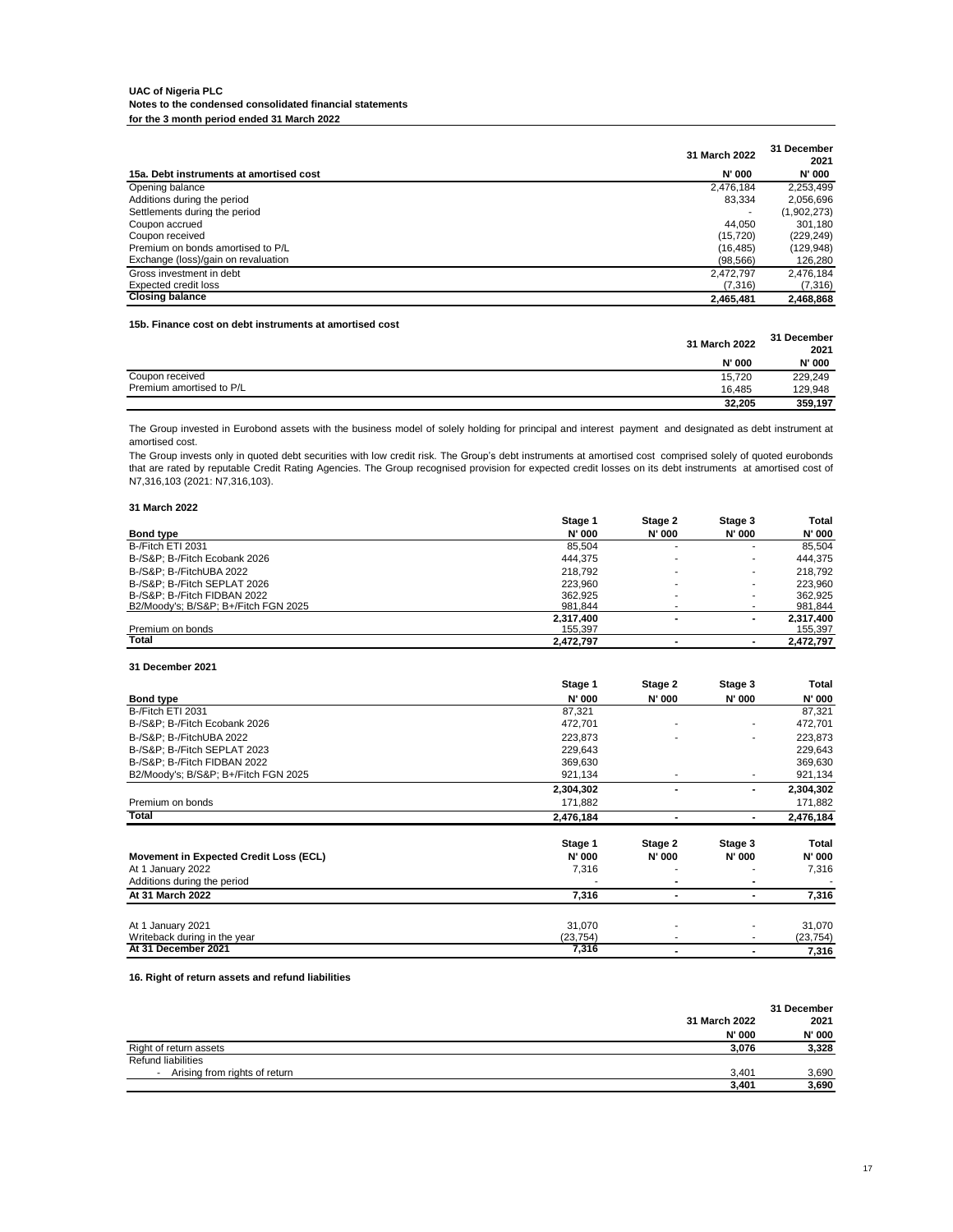#### **16. Right of return assets and refund liabilities (continued)**

#### **Right of return of assets**

Right of return asset represents the Group's right to recover the goods expected to be returned by customers. The asset is measured at the former carrying amount of the inventory, less any expected costs to recover the goods, including any potential decreases in the value of the returned goods. The Group updates the measurement of the asset recorded for any revisions to its expected level of returns, as well as any additional decreases in the value of the returned products.

### **Refund liabilities**

A refund liability is the obligation to refund some or all of the consideration received (or receivable) from the customer and is measured at the amount the Group ultimately expects it will have to return to the customer. The Group updates its estimates of refund liabilities (and the corresponding change in the transaction price) at the end of each reporting year. Refer to above accounting policy on variable consideration.

### **17(a). Right of use assets**

The Group has lease contracts for various items of land and building and machinery and other equipment used in its operations. Leases of land and building generally have lease terms between 1 and 45 years, while machinery and other equipment generally have lease terms between 3 months and 5 years.

|                            | <b>Land and</b> | <b>Plant and</b> |               |  |
|----------------------------|-----------------|------------------|---------------|--|
| <b>Right of use assets</b> | <b>Building</b> | Machinery        | Total         |  |
|                            | <b>N' 000</b>   | <b>N' 000</b>    | <b>N' 000</b> |  |
| At 1 January 2021          | 464.102         | 40.887           | 504.989       |  |
| Additions                  | 352.226         | 252.580          | 604.807       |  |
| Depreciation expenses      | (211, 561)      | (156, 653)       | (368, 215)    |  |
| Lease termination          | (23.687)        |                  | (23, 687)     |  |
| At 31 December 2021        | 581.080         | 136.814          | 717,894       |  |
| At 1 January 2022          | 581.080         | 136.814          | 717.894       |  |
| Additions                  | 87.895          |                  | 87.895        |  |
| Depreciation expenses      | (67, 167)       | (31, 573)        | (98, 739)     |  |
| Lease termination          |                 |                  |               |  |
| At 31 March 2022           | 601.807         | 105.242          | 707,050       |  |

Set out below are the carrying amounts of lease liabilities and the movements during the period;

|                             | 31 March 2022 | 2021      |  |
|-----------------------------|---------------|-----------|--|
| 17(b). Lease Liability      | N' 000        | N' 000    |  |
| Opening balance             | 612.636       | 475,317   |  |
| Accretion interest          | 24.756        | 122,505   |  |
| Additions during the period |               | 578,981   |  |
| Payment of principal        | (161, 264)    | (539,009) |  |
| Interest payment            |               |           |  |
| Lease terminated            |               | (25, 158) |  |
| <b>Closing balance</b>      | 476,128       | 612,636   |  |
| Current                     | 202.205       | 341,627   |  |
| Non-current                 | 273,923       | 271,009   |  |
|                             | 476,128       | 612,636   |  |

### **18. Inventories**

|                                     | 31 March 2022<br><b>N' 000</b> | 31 December<br>2021<br>N' 000 |
|-------------------------------------|--------------------------------|-------------------------------|
| Raw materials and consumables       | 41.041.183                     | 27.197.637                    |
| Technical stocks and spares         | 3,435,895                      | 5.746.789                     |
| Finished goods and goods for resale | 6.485.889                      | 3,903,046                     |
|                                     | 50,962,967                     | 36,847,472                    |
| Write down to net realisable value  | (471, 950)                     | (633, 949)                    |
|                                     | 50.491.017                     | 36.213.523                    |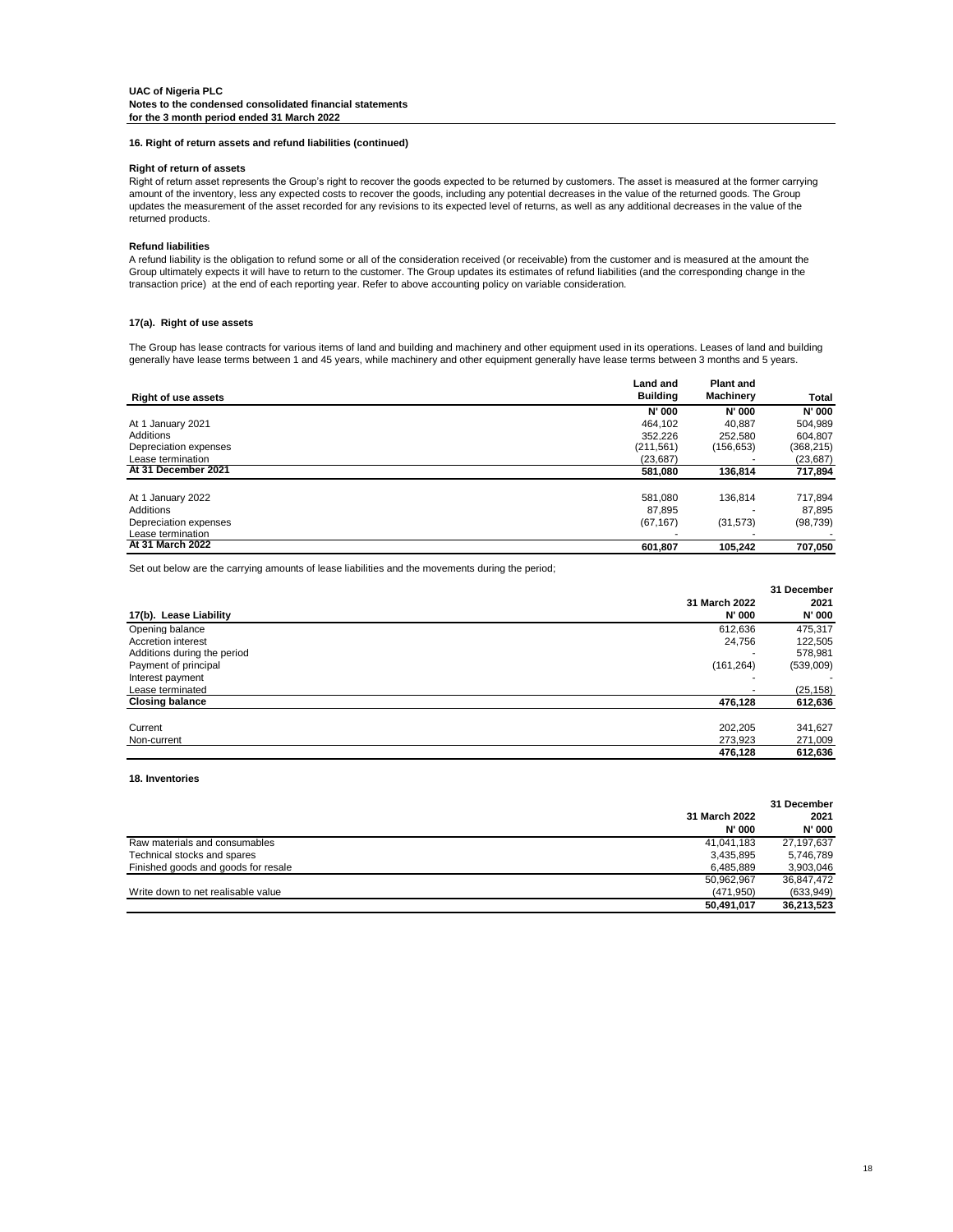**19. Trade and other receivables**

|                                                         |               | 31 December   |
|---------------------------------------------------------|---------------|---------------|
|                                                         | 31 March 2022 | 2021          |
|                                                         | <b>N' 000</b> | <b>N' 000</b> |
| Trade receivables                                       | 2,500,080     | 1,819,831     |
| Less: allowance for impairment of trade receivables     | (658, 864)    | (716, 136)    |
| Net trade receivables                                   | 1,841,216     | 1,103,695     |
| Receivables from associates                             | 120.087       | 53,789        |
| Loan receivable from associate                          | 2,668,944     | 2,668,944     |
| Allowance for impairment of receivables from associates | (16, 632)     | (16, 632)     |
| Other receivables                                       | 1.076.732     | 857.059       |
| Advance payments                                        | 3.662.944     | 3,923,162     |
| WHT receivable                                          | 511.721       | 479.908       |
| Prepayments - staff grants                              | 103.490       | 86.828        |
| Prepayments-Other                                       | 2.224.746     | 2,242,497     |
|                                                         | 12.193.248    | 11.399.249    |

Trade receivables are non-interest bearing and are generally due for settlement within 30 days and therefore are all classified as current.They are amounts due from customers for goods sold or services performed in the ordinary course of business.

Other receivables relate to transactions such as advances to staff and VAT receivables. Interest may be charged at commercial rates where the terms of repayment exceed six months. Collateral is not normally obtained. If collection of the amounts is expected in one year or less they are classified as current assets. If not, they are presented as non-current assets.

Advance payments are mobilisation fees made to contractors for the supply of goods and services.

| 31 March 2022                                          | 31 December           |
|--------------------------------------------------------|-----------------------|
| <b>N' 000</b>                                          | 2021<br><b>N' 000</b> |
| 9.525.074<br>Trade and other receivables - Current     | 8.722.957             |
| Trade and other receivables - Non-current<br>2.668.174 | 2.676.292             |
| 12.193.248<br>Total prepayments                        | 11.399.249            |

Movements in the allowance for impairment of trade receivables are as follows:

|                                |               | 31 December |
|--------------------------------|---------------|-------------|
|                                | 31 March 2022 | 2021        |
|                                | <b>N' 000</b> | N' 000      |
| Opening balance                | 716.136       | 1,191,031   |
| Expected credit loss allowance | 3.334         | 100.627     |
| Amount written off             | (60.606)      | (575, 523)  |
| <b>Closing balance</b>         | 658.864       | 716.136     |

Movements in the allowance for impairment of receivables from associates

|                                    |                          | 31 December   |
|------------------------------------|--------------------------|---------------|
|                                    | 31 March 2022            | 2021          |
|                                    | <b>N' 000</b>            | <b>N' 000</b> |
| Opening balance                    | 16,632                   | 29.071        |
| Expected credit loss allowance     | . .                      | (12, 439)     |
| Impairment loss no longer required | $\overline{\phantom{a}}$ |               |
| <b>Closing balance</b>             | 16.632                   | 16.632        |

|                               |               | 31 December   |
|-------------------------------|---------------|---------------|
| 19.1 Finance lease receivable | 31 March 2022 | 2021          |
|                               | <b>N' 000</b> | <b>N' 000</b> |
| Gross investment in lease     | 83,600        | 83,600        |
| Unearned finance income       | (69, 928)     | (69, 928)     |
|                               | 13,672        | 13,672        |
|                               |               |               |
|                               |               | 31 December   |
|                               | 31 March 2022 | 2021          |
|                               | <b>N' 000</b> | <b>N' 000</b> |
| Current asset                 | 3,300         | 3,300         |
| Non-current asset             | 10.372        | 10,372        |

The Group has finance lease for a warehouse to a related party, MDS Logistics. The lease is for a total period of 51 years; of this period 41 years remain in the contract. The property reverts to the Group at the end of the lease period.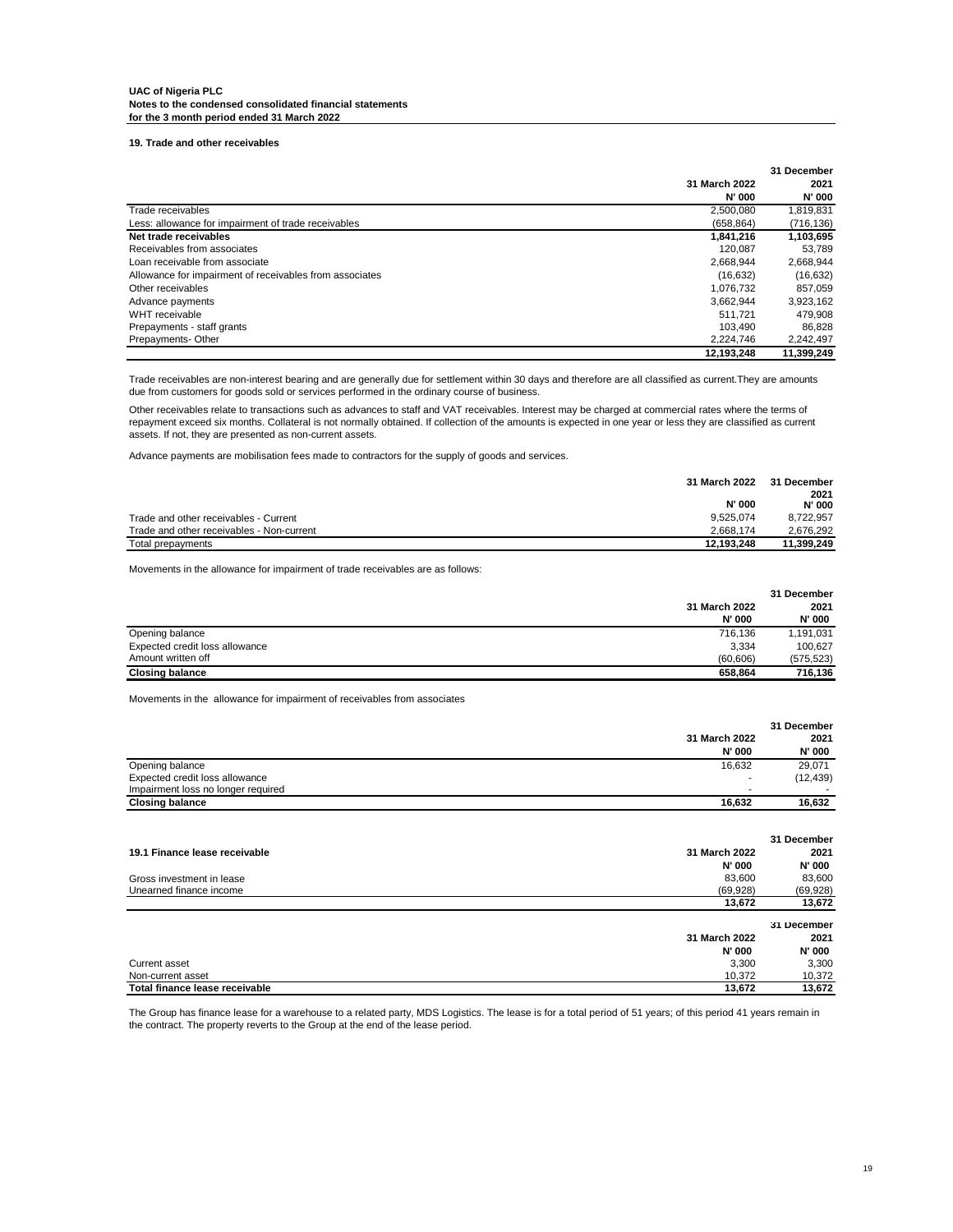#### **20. Cash and cash equivalents**

|                                                                               | 31 March 2022<br><b>N' 000</b> | 31 December<br>2021<br><b>N' 000</b> |
|-------------------------------------------------------------------------------|--------------------------------|--------------------------------------|
| Cash at bank and in hand                                                      | 4,123,376                      | 1,150,875                            |
| Short-term deposits                                                           | 8,269,892                      | 10,018,231                           |
| Expected credit loss on short term deposit                                    | (866)                          | (866)                                |
| Cash at banks and short term deposits attributable to discontinued operations | 238.351                        | 241,706                              |
| Cash and short-term deposits                                                  | 12,630,753                     | 11,409,946                           |

Cash at banks earns interest at floating rates based on daily bank deposit rates.

Short-term deposits are made for varying periods of between one day and three months, depending on the immediate cash requirements of the Group, and earn interest at the respective short-term deposit rates.

In 2015, The Securities and Exchange Commission directed all Registrars to return all unclaimed dividends, which have been in their custody for fifteen months and above, to the paying companies. Included in the cash and short-term deposits is #4.69 bn which represents unclaimed dividends received from the registrars as at 31 March 2022 (2021: ₦4.69 bn).

The Finance Act 2020, which became effective on 1 January 2021, requires public limited liability companies quoted on the Nigerian Exchange Limited to transfer any unclaimed dividend that has remained unclaimed for a year not less than 6 years to the Unclaimed Funds Trust Fund (the "Trust Fund"). However, the modality for complying with this requirement is yet to be communicated by the Debt Management Office.

#### *(i) Reconciliation to statement of cash flow*

The above figures reconcile to the amount of cash shown in the statement of cash flows at the end of the financial year as follows:

|                                                                               | 31 March 2022<br><b>N' 000</b> | 31 December<br>2021<br>N' 000 |
|-------------------------------------------------------------------------------|--------------------------------|-------------------------------|
| Cash at bank and in hand                                                      | 4,123,376                      | 1,150,875                     |
| Short-term deposits                                                           | 8,269,892                      | 10,018,231                    |
| Cash at banks and short term deposits attributable to discontinued operations | 238.351                        | 241.706                       |
| Balances per statement of cash flow                                           | 12,631,619                     | 11,410,812                    |

## **21. Borrowings**

|                                        |               | 31 December    |
|----------------------------------------|---------------|----------------|
|                                        | 31 March 2022 | 2021           |
|                                        | <b>N' 000</b> | N' 000         |
| <b>Current borrowings</b>              |               |                |
| Loans due within one year (note 21(i)) | 31,947,173    | 19,571,889     |
|                                        | 31,947,173    | 19,571,889     |
| <b>Non-current borrowings</b>          |               |                |
| Loans due after one year (note 21(ii)) | 2,208,074     | 339,723        |
| <b>Total borrowings</b>                | 34, 155, 247  | 19,911,612     |
| Opening balance                        | 19,911,612    | 4,238,957      |
| Repayment of borrowing during the year | (7,326,600)   | (30, 957, 284) |
| Government grant no longer required    |               | 267,383        |
| Interest on loans                      | 773,512       | 1,353,466      |
| Interest paid                          | (776, 217)    | (1,099,038)    |
| Additions                              | 21,572,940    | 46,108,128     |
| <b>Closing balance</b>                 | 34, 155, 247  | 19,911,612     |

The above borrowings are denominated in Naira.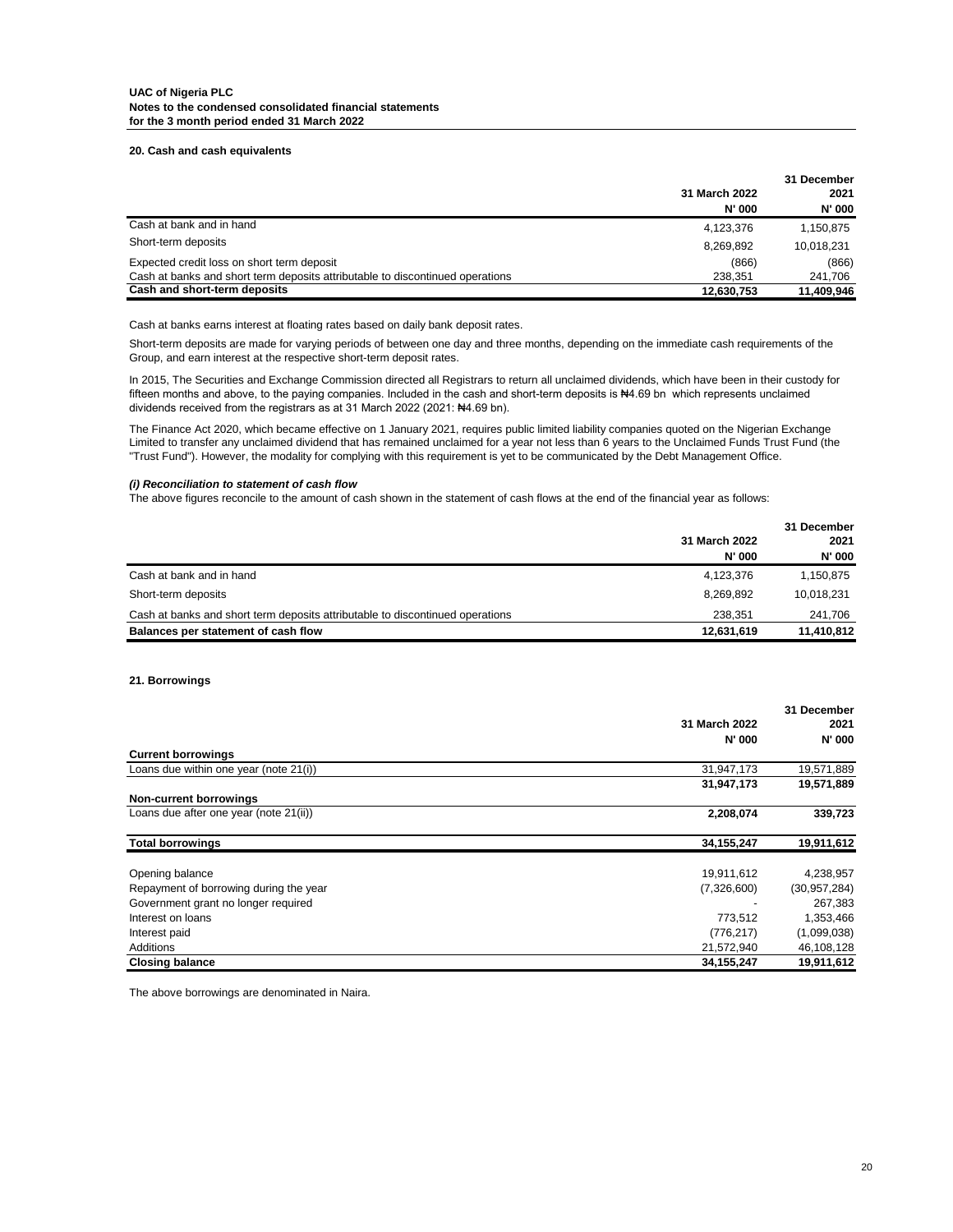### **21. Borrowings (continued)**

The borrowings are repayable as follows:

|                          |               | 31 December |
|--------------------------|---------------|-------------|
|                          | 31 March 2022 | 2021        |
|                          | N' 000        | N' 000      |
| Within one year          | 31,947,173    | 19,571,889  |
| Between one to two years | 2,208,074     | 339.723     |
|                          | 34, 155, 247  | 19,911,612  |

## **(i) Loans due within one year**

|                                             |                      |               | 31 December              |                      |                 |
|---------------------------------------------|----------------------|---------------|--------------------------|----------------------|-----------------|
|                                             |                      | 31 March 2022 | 2021                     |                      |                 |
|                                             | <b>Effective</b>     |               |                          |                      |                 |
| Bank                                        | <b>Interest Rate</b> | <b>N' 000</b> | <b>N' 000</b>            | <b>Maturity date</b> | <b>Security</b> |
| Eco Bank                                    | 8.0%                 |               | 1,528,097                | Feb-22               | No security     |
| First Bank of Nigeria Ltd                   | 8%(5%)               | 15,164,297    | 10,308,518               | Sep-22               | No security     |
| First Bank of Nigeria Ltd - Commercial Ioan | 11.5%                | 6,350,770     | 5.652.074                | $Oct-22$             | No security     |
| Zenith bank - Commercial loan               | 13.0%                | 800.000       | 2,077,030                | Sep-22               | No security     |
| <b>FSDH</b>                                 | $0.0\%$              | 197.206       | 6.170                    | $Jun-22$             | Negative pledge |
| Union Bank of Nigeria - CBN CACS FUND       | 5.0%                 | 2,000,000     | $\overline{\phantom{a}}$ | Feb-23               | No security     |
| Zenith bank - (Produce loan)                | 10.5%                | 7,434,900     |                          | Dec-22               | No security     |
|                                             |                      | 31,947,173    | 19,571,889               |                      |                 |

The above borrowings are denominated in Naira.

**(ii) Loans due after one year**

|                                                                      |                                          | 31 March 2022 | 31 December<br>2021      |                      |             |
|----------------------------------------------------------------------|------------------------------------------|---------------|--------------------------|----------------------|-------------|
| Details of the loan maturities due after one year<br>are as follows: | <b>Effective</b><br><b>Interest Rate</b> | <b>N' 000</b> | <b>N' 000</b>            | <b>Maturity date</b> | Security    |
| Facility                                                             |                                          |               |                          |                      |             |
| First Bank of Nigeria Ltd - CBN DCRR Facility                        | 5.0%                                     | 1.859.000     | $\overline{\phantom{a}}$ | $Jan-27$             | No Security |
| Famous Brands Limited**                                              | 12.0%                                    | 349.074       | 339.723                  | Mav-26               | No Security |
|                                                                      |                                          | 2,208,074     | 339.723                  |                      |             |

\*\*In 2021, UAC of Nigeria PLC and Famous Brands disbursed a shareholder loan to UAC Restaurants Limited (UACR) to fund restaurant expansion. The loan provided by UAC of Nigeria PLC was eliminated upon consolidation.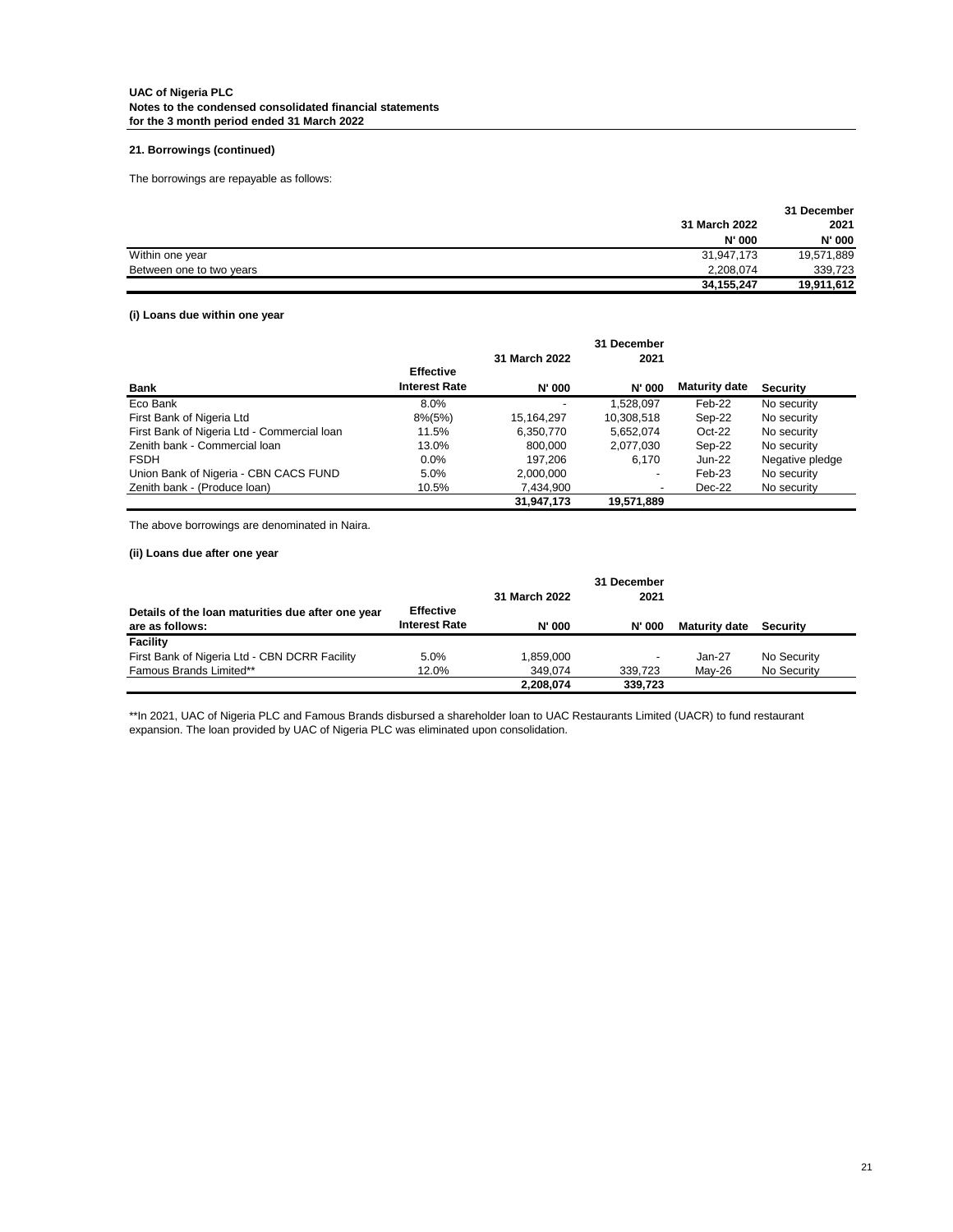#### **22. Deferred Tax**

| The analysis of deferred tax liabilities is as follows:              |                          |                     |
|----------------------------------------------------------------------|--------------------------|---------------------|
|                                                                      | 31 March 2022            | 31 December<br>2021 |
|                                                                      | N'000                    | N'000               |
| Deferred tax liabilities:                                            |                          |                     |
| - Deferred tax liability to be recovered after more than 12 months   | (4,625,270)              | (4,649,022)         |
| <b>Deferred tax liabilities</b>                                      | (4,625,270)              | (4,649,022)         |
| Net Deferred tax liabilities                                         | (4,625,270)              | (4,649,022)         |
| The gross movement on the deferred income tax account is as follows: |                          |                     |
|                                                                      | 31 March 2022            | 31 December         |
|                                                                      |                          | 2021                |
|                                                                      | N'000                    | <b>N'000</b>        |
| Opening balance                                                      | (4,649,022)              | (4, 466, 397)       |
| Credited to profit or loss                                           | 23,752                   |                     |
| Reclassification of deferred tax asset to deferred tax liability     | $\overline{\phantom{a}}$ | (178, 625)          |
| Credited to other comprehensive income                               |                          | (4,000)             |
| <b>Closing balance</b>                                               | (4,625,270)              | (4,649,022)         |

The Group has tax losses of N156,869,000 (2021: N156,869,000) that are available indefinitely for offsetting against future taxable profits of the Company in which the losses arose. Deferred tax assets have not been recogn this basis, the Group has determined that it cannot recognise deferred tax assets on the tax losses carried forward.

| Deferred tax liabilities                  | Property, plant and<br>equipment<br><b>N'000</b> | <b>Allowance for</b><br>impairment on<br>receivables<br>N'000 | <b>Tax losses</b><br><b>N'000</b> | Leases<br>N'000 | Exchange<br>difference<br>N'000 | Investment<br>properties<br><b>N'000</b> | <b>Capital Gains to</b><br>be reinvested<br><b>N'000</b> | Total<br><b>N'000</b> |
|-------------------------------------------|--------------------------------------------------|---------------------------------------------------------------|-----------------------------------|-----------------|---------------------------------|------------------------------------------|----------------------------------------------------------|-----------------------|
| At 1 January 2021                         | 4,022,481                                        | (144, 878)                                                    | (54, 134)                         | 8,119           | 72,717                          | 1,015,333                                | (414,588)                                                | 4,505,050             |
| Reclassification from deferred tax assett | 86,140                                           | (124, 793)                                                    |                                   |                 |                                 |                                          |                                                          | (38, 653)             |
| Charged/(credited) to profit or loss      | 724.741                                          | (336, 910)                                                    | (35,661)                          | 41,076          | 39,057                          | (668, 265)                               | 414,588                                                  | 178,626               |
| Charged to other comprehensive income     |                                                  | 4,000                                                         |                                   |                 |                                 |                                          |                                                          | 4,000                 |
| At 31 December 2021                       | 4,833,361                                        | (602, 581)                                                    | (89,795)                          | 49,195          | 111.774                         | 347,068                                  |                                                          | 4,649,022             |
| At 1 January 2022                         | 4,833,361                                        | (602, 581)                                                    | (89, 795)                         | 49,195          | 111.774                         | 347.068                                  |                                                          | 4,649,022             |
| (Credited)/charged to profit or loss      |                                                  | (23, 879)                                                     |                                   | 127             |                                 |                                          |                                                          | (23, 752)             |
| At 31 March 2022                          | 4,833,361                                        | (626, 460)                                                    | (89, 795)                         | 49,322          | 111.774                         | 347,068                                  |                                                          | 4,625,270             |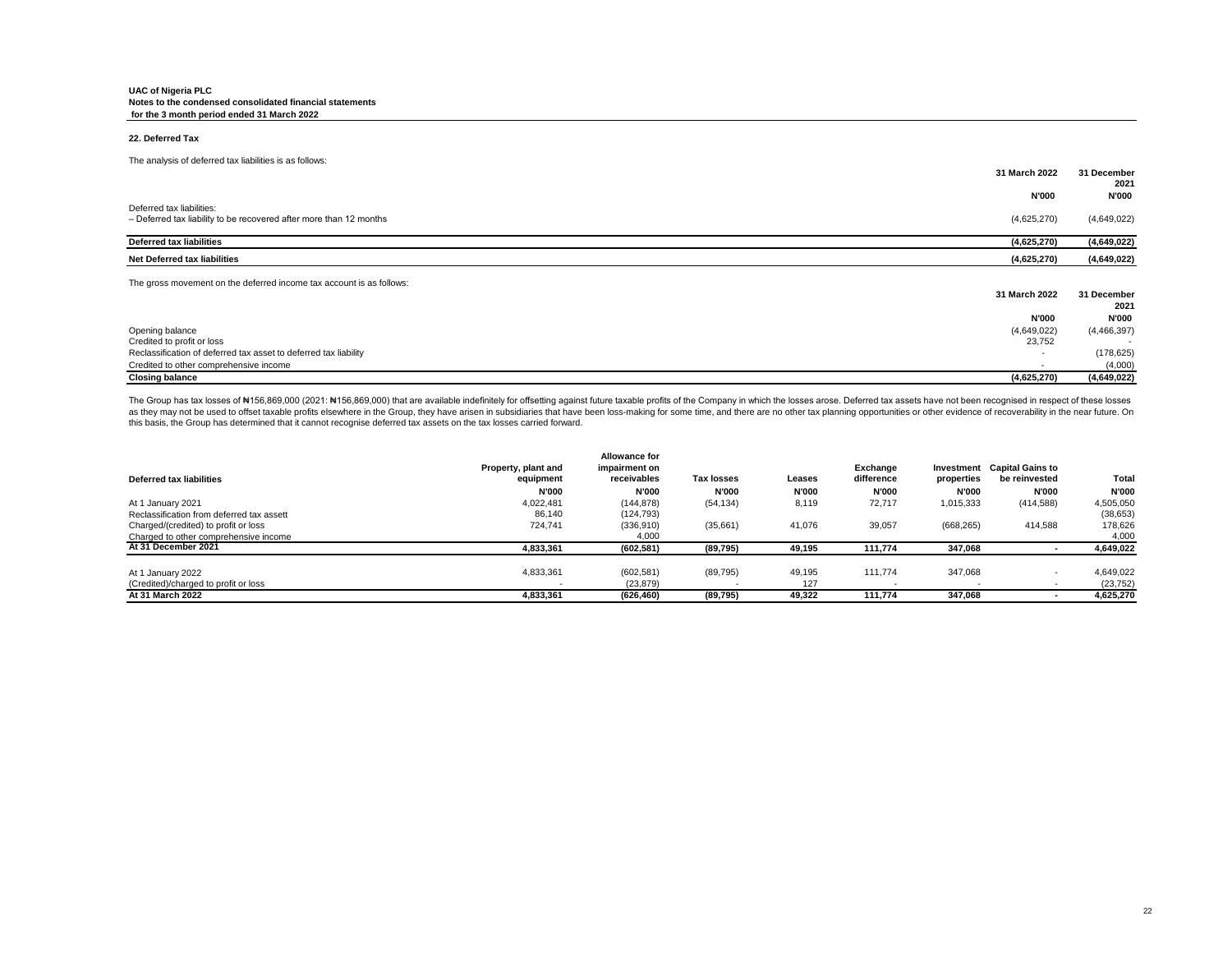## **23. Trade and other payables**

|                | 31 March 2022 |               |
|----------------|---------------|---------------|
|                |               | 2021          |
|                | <b>N' 000</b> | <b>N' 000</b> |
| Trade payables | 6,484,285     | 5,821,213     |
| Other payables | 1,918,839     | 1,196,085     |
| WHT payable    | 595,724       | 566,608       |
| VAT payable    | 247,960       | 265,227       |
| PAYE payable   | 47.106        | 43,776        |
| Accruals       | 4,324,566     | 3,454,575     |
| Total          | 13,618,480    | 11,347,484    |

## *Terms and conditions of the above financial liabilities*

Trade payables are non-interest bearing and are normally settled between 30 and 60-day terms. Other payables are non-interest bearing and have an average term of 6 months.

Other payables houses balances for trade creditors and payables to vendors.

Accruals relates to accrued professional fees, accrued consultants fees, accrued audit fees and other accrued expenses.

## **24. Contract liabilities**

|                                             | 31 March 2022 | 2021          |  |
|---------------------------------------------|---------------|---------------|--|
|                                             | <b>N' 000</b> | <b>N' 000</b> |  |
| Opening balance                             | 2,425,294     | 1,340,627     |  |
| Deferred during the period/year             | 665.039       | 2,462,336     |  |
| Refund                                      |               | (190)         |  |
| Released to the statement of profit or loss | (1.530.449)   | (1,377,479)   |  |
| <b>Closing balance</b>                      | 1,559,884     | 2,425,294     |  |

This relates to consideration paid by customers before the transfers of goods or services. Contract liabilities are recognised as revenue when the Group performs its obligations under the contract.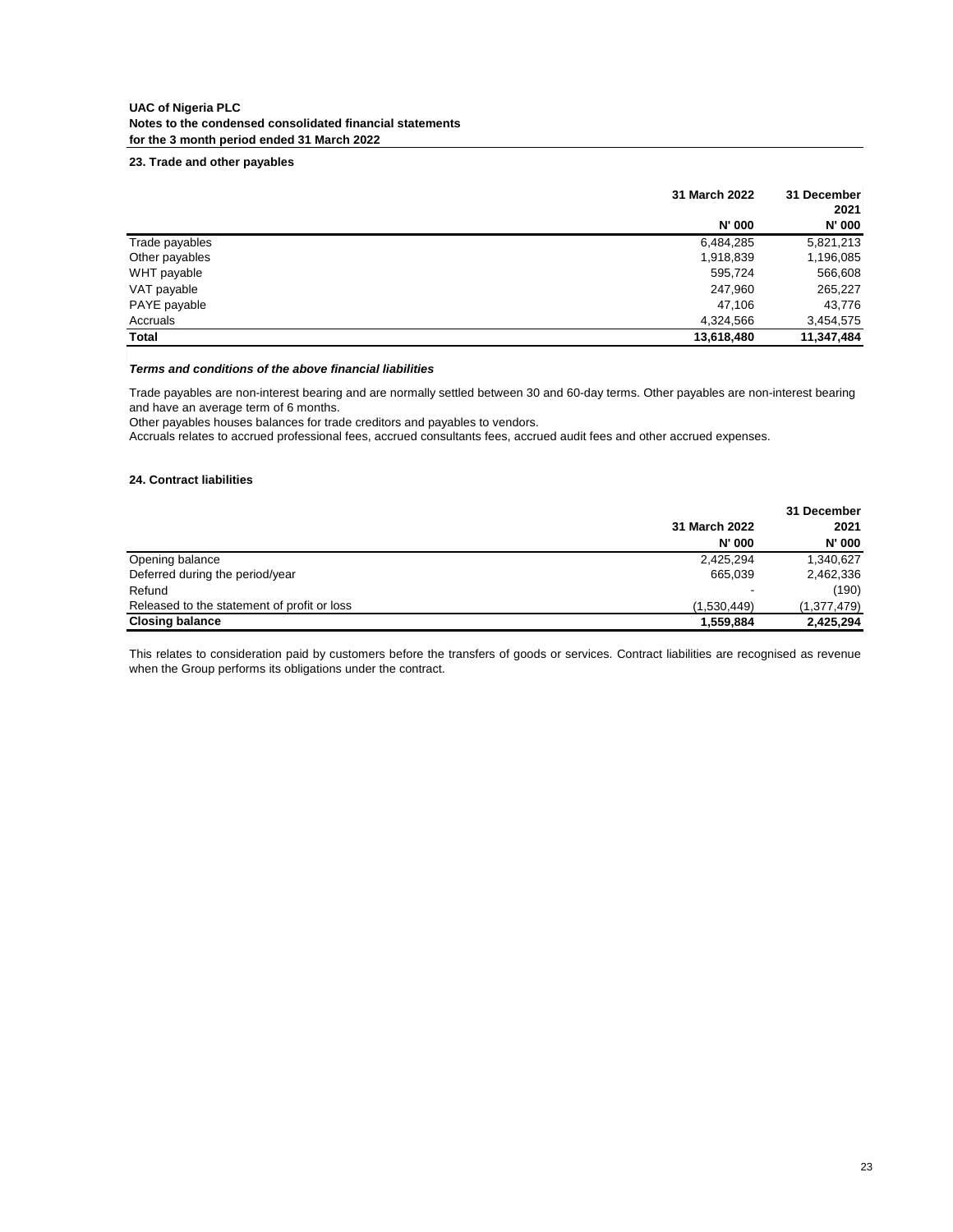## **25. Dividend payable**

|                                                                       | 31 December    |
|-----------------------------------------------------------------------|----------------|
| 31 March 2022                                                         | 2021           |
| <b>N' 000</b>                                                         | <b>N' 000</b>  |
| Opening balance<br>5,193,036                                          | 6,084,307      |
| Dividend declared                                                     | 4,388,282<br>- |
| Dividend paid during the year to NCI                                  | (936, 328)     |
| Dividend paid during the year to equity holders of the parent company | (3,457,556)    |
| Reclassification to witholding tax payable                            | (752, 683)     |
| Unclaimed dividend refunded                                           | (132,986)      |
| <b>Closing balance</b><br>5,193,036                                   | 5,193,036      |

## **26. Provisions**

|                                          |                   |              | Decommisioning |           |
|------------------------------------------|-------------------|--------------|----------------|-----------|
| The Group                                | <b>Provisions</b> | Legal claim  | liability      | Total     |
|                                          | <b>N'000</b>      | <b>N'000</b> | N' 000         | N' 000    |
| At 1 January 2021                        | 3,000             | 189,018      | 6,357          | 198,375   |
| Unwinding of discount                    |                   |              |                |           |
| Charge to profit or loss                 |                   |              | 10,286         | 10,286    |
| Derecognised on payment                  |                   | (99,070)     |                | (99,070)  |
| Provision write back                     |                   |              |                |           |
| 31 December 2021                         | 3,000             | 89,948       | 16,643         | 109,591   |
| Current                                  | 3,000             | 89,948       |                | 92,948    |
| Non-current                              |                   |              | 16,643         | 16,643    |
| At 1 January 2022                        | 3,000             | 89,948       | 16,643         | 109,591   |
| Reclassification from other payables (b) |                   | 114,877      |                | 114,877   |
| Derecognised on payment (a)              |                   | (86, 400)    |                | (86, 400) |
| 31 March 2022                            | 3,000             | 118,425      | 16,643         | 138,068   |
| Current                                  | 3,000             | 118,425      |                | 121,425   |
| Non-current                              |                   |              | 16,643         | 16,643    |

#### *Decommisioning liability*

UAC Restaurants Limited has a number of leasehold properties converted to Restaurants, which are required by agreements to be restored back to their original condition upon the expiry of the leases. Decommissioning Liability relates to the provisions made for decommissioning costs relating to these properties. Management has applied its best judgement in determining the amount of the liability that will be incurred at the end of each lease term. Variables such as inflation rate and currency exchange rates amongst others, were considered in this estimate. 18% discount rate for the unwinding of the discount on the liability was determined using the "Capital Asset Pricing Model". The obligation is expected to crystalise in 2030.

The discount rate is a pre-tax rate that reflects current market assessments of the time value of money and the risks specific to the liability. The discount rates did not reflect risks for which future cash flow estimates have been adjusted.

### **(a) Derecognition of provision**

Derecognition of provision relates to dispute settlement amount of NGN 87.4million paid by UAC of Nigeria PLC as final settlement for a dispute between the Company and a Counterparty that commenced in 2011.

#### **(b) Reclassification from other payables**

The provision for judgement debt for a subsidiary was reclassifed from trade and other payables to provision for fairer presentation.

#### *Contingent liabilities*

The Group is engaged in law suits that have arisen in the normal course of business. The contingent liabilities in respect of pending litigation and other claims amounted to ₦3.48billion for the Group.

The Directors are of the opinion that it is not probable that an outflow of resources embodying economic benefits will be required to settle these obligations and accordingly no provision has been made in the consolidated financial statements except as disclosed in Note 26.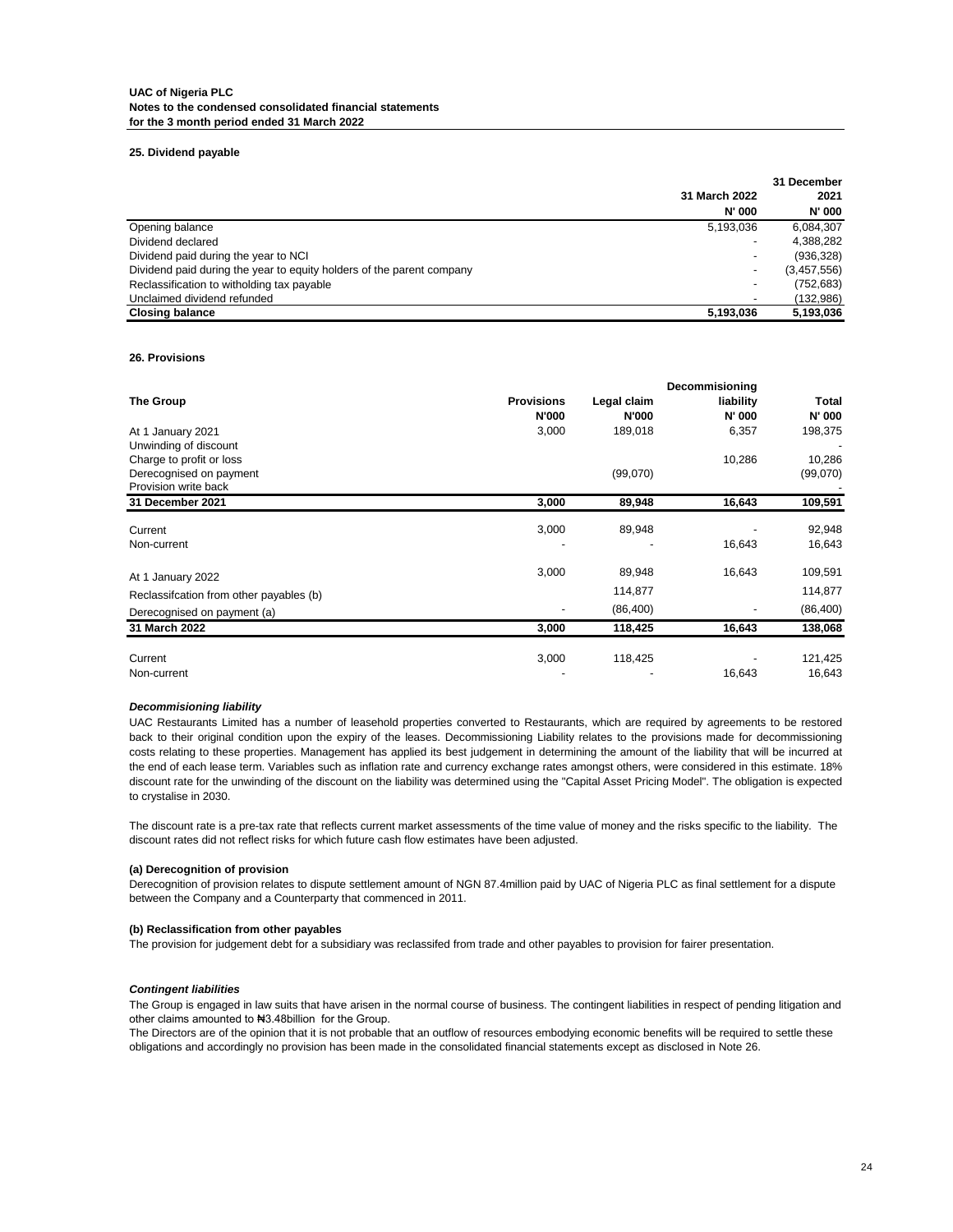### **UAC of Nigeria PLC Notes to the audited consolidated and separate financial statements for the year ended 31 December 2021**

## **27 Employee benefit**

One of the entities within the Group (Grand Cereals Limited) sponsors a long service award scheme for qualifying employees. Employees are rewarded after a specific number of years in service. Employees are entitled to the awards after being in service for 10, 15, 20, 25, and 30 years with the amounts and items given based on the number of years in service. Payment of the awards is given in cash and in kind.

|                                                                                                          | <b>Years in</b> |
|----------------------------------------------------------------------------------------------------------|-----------------|
| Long service award                                                                                       | service         |
| 10 years award plaque + 10% of annual basic salary                                                       | 10 years        |
| 15 years award plaque + 15% of annual basic salary + 24" LCD TV or gift voucher in lieu of gift item     | 15 years        |
| 20 years award plaque + 20% of annual basic salary + 32" LCD TV or gift voucher in lieu of gift item     | 20 years        |
| 25 years award plaque + 25% of annual basic salary + Fridge-freezer or gift voucher in lieu of gift item | 25 years        |
| 30 years award plaque + 30% of annual basic salary + deep-freezer or gift voucher in lieu of gift item   | 30 years        |

Amounts recognised in profit or loss in respect of these long service awards are as follows; The most recent actuarial valuations of the present value of the long service award obligations were done as at 31 December 2021 by the firm of QED Actuaries Nigeria Limited (FRC Registration Number: FRC/2018/00000012293). The present value of the long service award obligation and the related current service cost were measured using the Projected Unit Credit method.

|                                                | 31 March | 31 December   |
|------------------------------------------------|----------|---------------|
|                                                | 2022     | 2021          |
|                                                | N' 000   | <b>N' 000</b> |
| Service cost                                   |          | 9,198         |
| Interest cost                                  |          | 7,111         |
| Actuarial (gain)/loss arising from changes in: |          |               |
| - Financial assumptions                        |          | (28, 755)     |
| - Experience adjustments                       |          | 7,432         |
|                                                | ۰        | (5,014)       |

## **Movement in the present value of long service awards**

|                                   | <b>The Group</b> |               |
|-----------------------------------|------------------|---------------|
|                                   | 31 March         | 31 December   |
|                                   | 2022             | 2021          |
|                                   | N' 000           | <b>N' 000</b> |
| Opening defined benfit obligation | 72,286           | 94,403        |
| Current service cost              |                  | 9,188         |
| Benefit paid                      |                  | (9,661)       |
| Interest cost                     | -                | 7,111         |
| Actuarial (gains/losses)          | -                | (28, 755)     |
|                                   | 72.286           | 72,286        |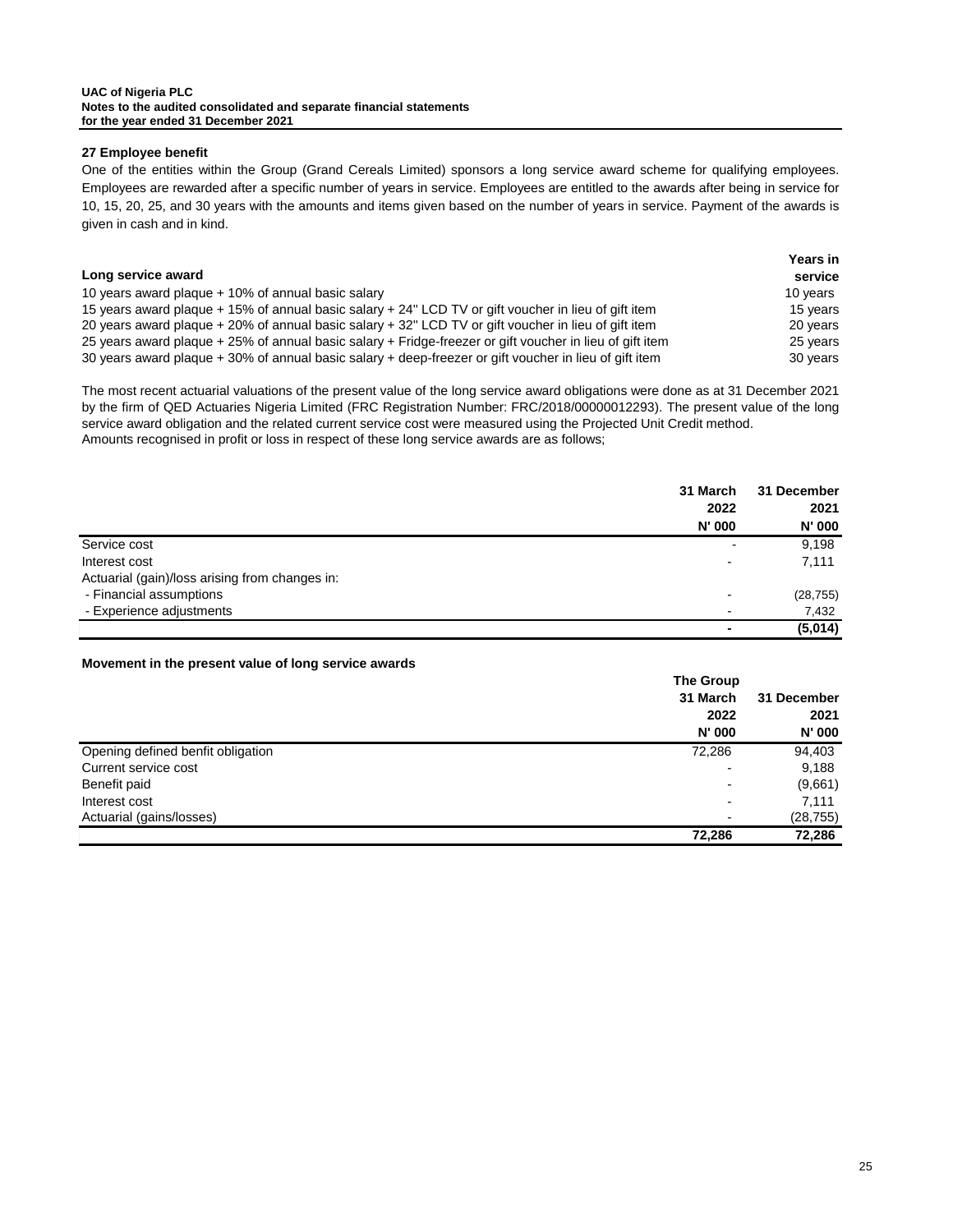#### **28. Equity Share capital**

| <b>UNIUL VUDILUI</b>           | 31 March 2022 |               | 31 December 2021 |               |  |
|--------------------------------|---------------|---------------|------------------|---------------|--|
|                                | <b>Number</b> | Amount        | <b>Number</b>    | Amount        |  |
|                                | 000           | <b>N' 000</b> | 000              | <b>N' 000</b> |  |
| Authorised:                    |               |               |                  |               |  |
| Ordinary Shares of 50k each    | 3,000,000     | 1.500.000     | 3,000,000        | 1,500,000     |  |
| Preference Shares of 50k each  | 400.000       | 200,000       | 400.000          | 200,000       |  |
| Total authorised share capital | 3,400,000     | 1,700,000     | 3,400,000        | 1,700,000     |  |
| Issued and fully paid:         |               |               |                  |               |  |
| Ordinary shares of 50k each    | 2,881,296     | 1.440.648     | 2,881,296        | 440,648,      |  |
| Total called up share capital  | 2,881,296     | 1,440,648     | 2,881,296        | 1,440,648     |  |

## *Unissued share capital*

UAC of Nigeria PLC is aware of the provisions of Companies and Allied Matters Act 2020, Companies Regulations 2021 as it relates to unissued share capital, as well as the Corporate Affairs Commission circular dated 16<sup>th</sup> April 2021, and is exploring options for compliance before the due date of 31 December 2022.

### *Nature and purpose of Other Reserves and related transactions*

### *Share Premium*

Section 145.2 of Companies and Allied Matters Act 2020 requires that where a company issues shares at premium (i.e. above the par value), the value of the premium should be transferred to share premium. The Share premium is to be capitalised and issued as scrips as approved by shareholders from time to time.

### *Contingency Reserve*

The contingency reserve covers an appropriation of surplus or retained earnings that may or may not be funded, indicating a reservation against a specific or general contingency. The contingency reserve represents the transfer to statutory reserve of 12.5% of the profit after tax of UNICO CPFA Limited in line with section 69 of the Pension Reform Act 2004 (2014 as amended).

### *Fair value reserve*

The fair value reserve relates to the cumulative net change in the fair value of financial instruments at fair value through other comprehensive income until the assets are derecognised.

### *Other reserve*

Other reserve relates to the cummulative net change in the fair value of property, plant and equipment prior to the adoption of IFRS. On adoption of IFRS, the cost and revaluation surplus was taken as deemed cost and no subsequent revaluations are required.

## *Share based reserve*

In 2021, the Company introduced a Long Term Incentive Plan ("LTIP") using the value creation plan ("VCP") model under which eligible employees ("Participants") are awarded ordinary shares of the Company subject to delivering exceptional shareholder value. The value creation plan ("VCP") was designed to incentivize employees to deliver exceptional returns for shareholders over a five-year period. The model is aimed at ensuring that UAC attracts, retains, and motivates talented employees with the mindset of owners and to align the interests of employees and shareholders with performance measured by the management team's ability to maximise shareholder value. Under the VCP, Participants will receive, in the form of ordinary shares in the Company, a proportion of the value delivered for shareholders over a five year-period, provided that the Company delivers a minimum total shareholder return ("TSR") of 18% per annum. Should this return be delivered, an incentive pot equal to 10% of the value created will be distributed to Participants.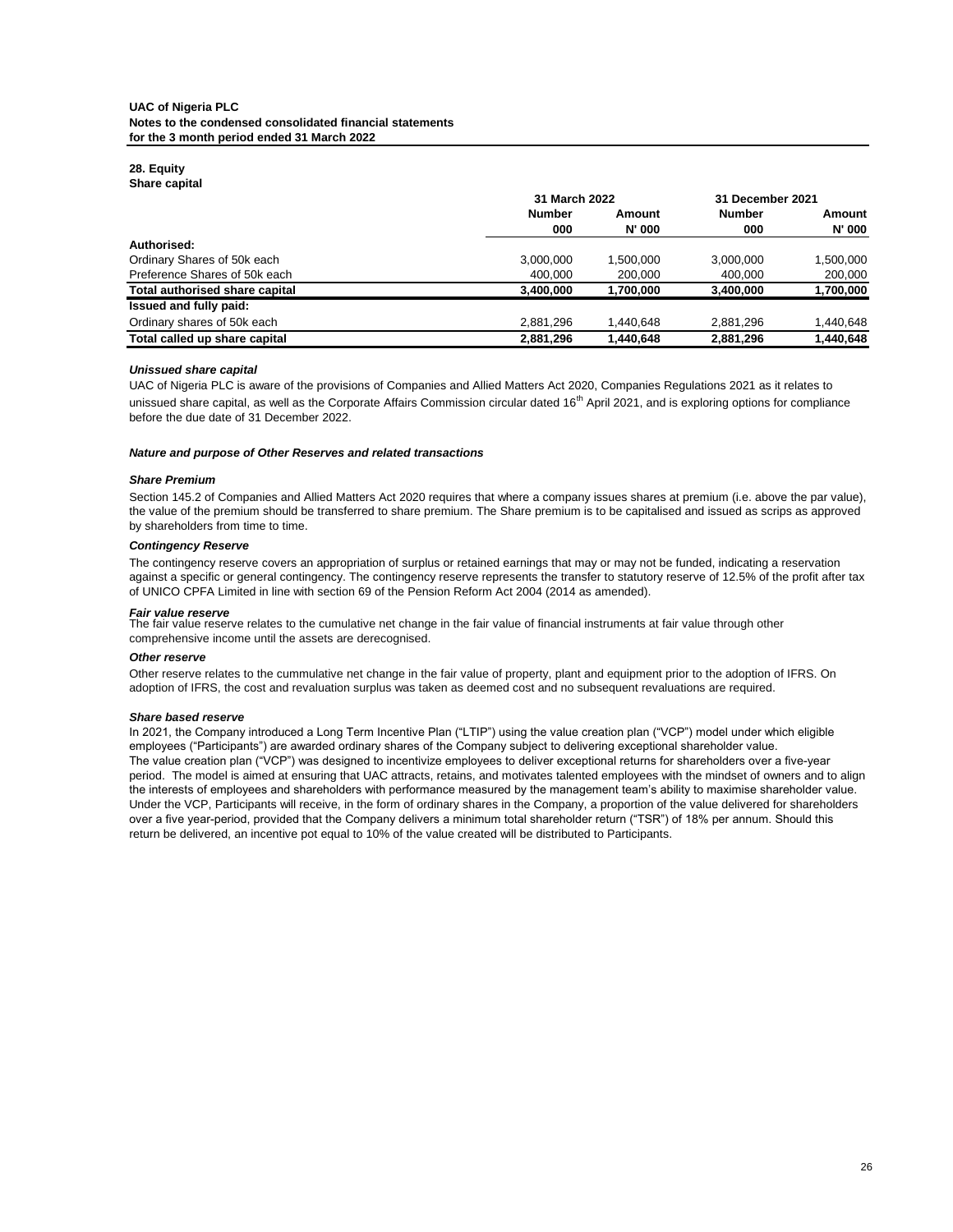## **29. Reconciliation of profit before tax to cash used in operations**

|                                                                 |                | 31 March 2022 | 31 March 2021 |
|-----------------------------------------------------------------|----------------|---------------|---------------|
|                                                                 | <b>Note</b>    | N' 000        | N' 000        |
| Profit before tax from continuing operations                    |                | 978,640       | 1,028,187     |
| (Loss)/profit before tax from discontinued operations           |                | (3,355)       |               |
| Adjustment for net finance cost/(income)                        | $\overline{7}$ | 574,090       | (108, 539)    |
| <b>Operating profit</b>                                         |                | 1,549,375     | 919,648       |
| Adjustments to reconcile operating profit to net cash flows     |                |               |               |
| Amortisation of intangible assets                               | 6              | 3,588         | 11,416        |
| Depreciation charge on property, plant and equipment            | 6              | 575,673       | 503,353       |
| Depreciation charge on right of use asset                       | 6              | 98,739        | 94,855        |
| Profit on sale of investment properties                         | 4              | (386, 395)    |               |
| Write off of inventories to net realisable value                | 6              | 31,007        | 10,182        |
| Expected credit loss on trade receivables and other receivables | 5              | 2,874         | 17,114        |
| Effects of exchange rate changes                                | 15             | 98.566        | 23,501        |
| Share of (profit)/loss in associate                             | 14             | (21, 183)     | 218,259       |
| Share based payment expense                                     |                | 60,985        |               |
| Profit on sale of property, plant and equipment                 | 4              | (1,038)       | (1,689)       |
| Operating cash flows before movements in working capital        |                | 2,012,192     | 1,796,638     |
| Movements in working capital:                                   |                |               |               |
| Changes in inventories                                          |                | (14,308,503)  | (13,863,634)  |
| Changes in trade and other receivables and prepayments          |                | (796, 873)    | (1,244,840)   |
| Changes in contract liabilities                                 |                | (865, 410)    | 223,139       |
| Changes in trade and other payables                             |                | 2,270,996     | 1,155,318     |
| Changes in right of return asset                                |                | 252           |               |
| Changes in refund liability                                     |                | (289)         | (4, 437)      |
| Changes in provision                                            |                | 28,477        | (81,757)      |
|                                                                 |                | (13,671,351)  | (13,816,211)  |
| Net cash used in operations                                     |                | (11.659, 159) | (12,019,572)  |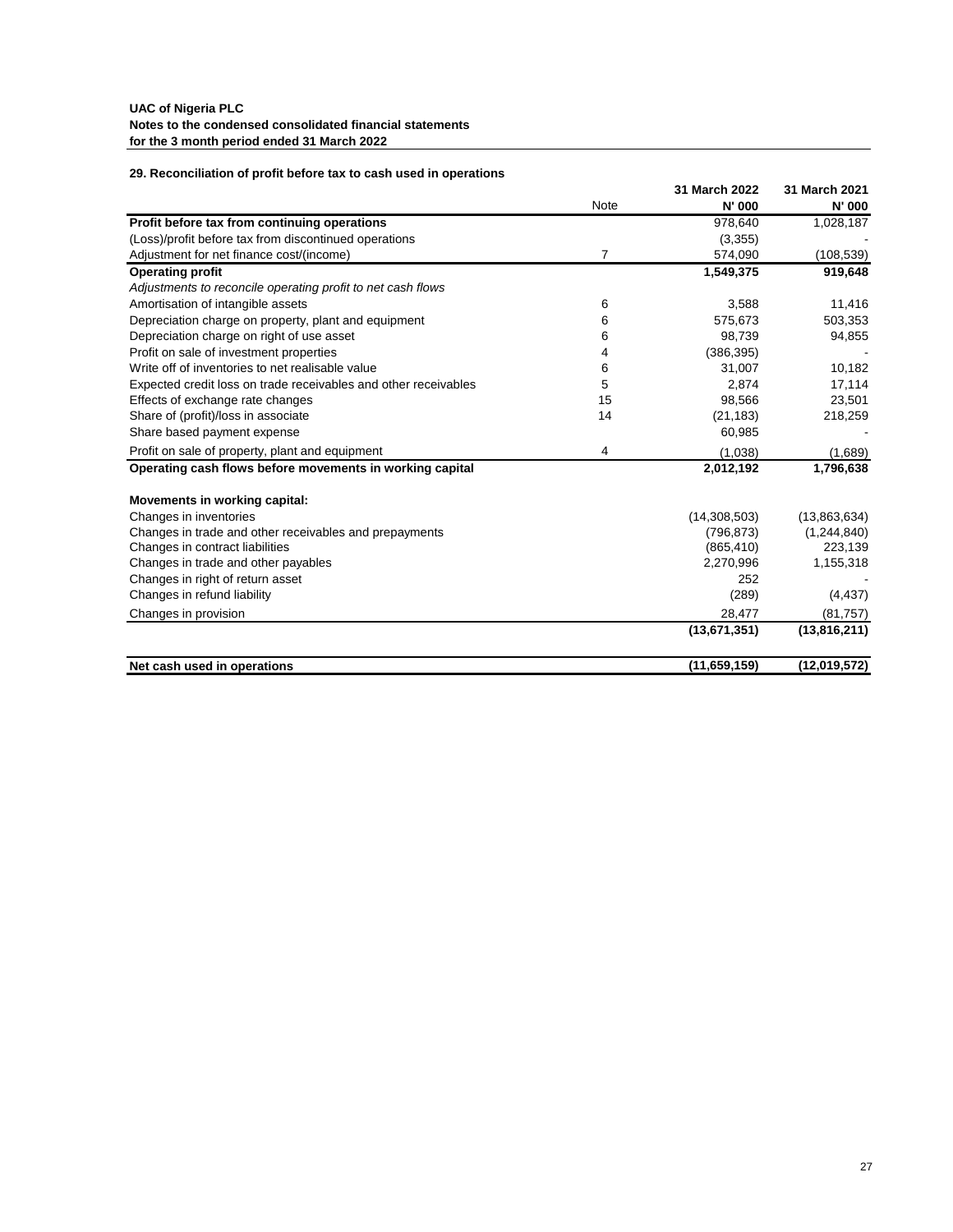#### **30a. Non-current assets held for sale/distribution**

Following the approval by the Board of Directors in November 2019, part of a manufacturing facility within the Paints segment was presented as non-current asset held for sale. In June 2021, a part of the facility with cost N10,060,000 and a carrying value of N6,774,442 was disposed for the sum N166,842,925 and a profit on disposal was recognised. Despite the inability to complete the sale of the asset within 12 months, management is still committed to the disposal of the remaining asset. Hence, the continual clasification of the asset as a non-current asset held for sale with the carrying value of N242,284,000 (2022: N242,284,000).

#### **UPDC Real Estate Investment Trust (REIT) units**

On 24 February 2021, the Board of Directors of UACN passed a resolution, subject to the approval of shareholders and the appropriate regulatory authorities, to effect the transfer of units held by UACN in UPDC REIT to shareholders in proportion to their respective shareholding. Consequently, the Company's investment was reclassified to non-current assets held for distribution and measured at its carrying amount of N3.57billion. The unit were distributed in November 2021 and resulted in a distribution gain of N325 million.

#### **Investment property**

In November 2019, the directors of UAC Foods Limited decided to sell its property located at Maya, Oyo State. This property had previously been classified as Investment Property. Revaluation exercise was carried out on this property at the end of December 2020 and the fair value is N1.4Billion. Steve Akhigbemidu & Co, with FRN/2013/NIESV/00000001442 carried out the valuation of this property.

#### **Movement in non-current assets held for sale/distibution**

|                                                         | 31 March 2022<br><b>N'000</b> | 31 December<br>2021<br><b>N'000</b> |
|---------------------------------------------------------|-------------------------------|-------------------------------------|
| Opening balance                                         | 545.993                       | 265.496                             |
| Transfer from investment in associates (UPDC REIT)      |                               | 3,571,660                           |
| Transfer (to)/from PPE                                  |                               | (13.155)                            |
| Transfer from investment property                       | $\overline{\phantom{a}}$      | 303,712                             |
| Cost of asset disposed                                  | $\overline{\phantom{0}}$      | (10,060)                            |
| Distribution of units held in UPDC REIT to Shareholders |                               | (3,571,660)                         |
| Closing balance                                         | 545.993                       | 545.993                             |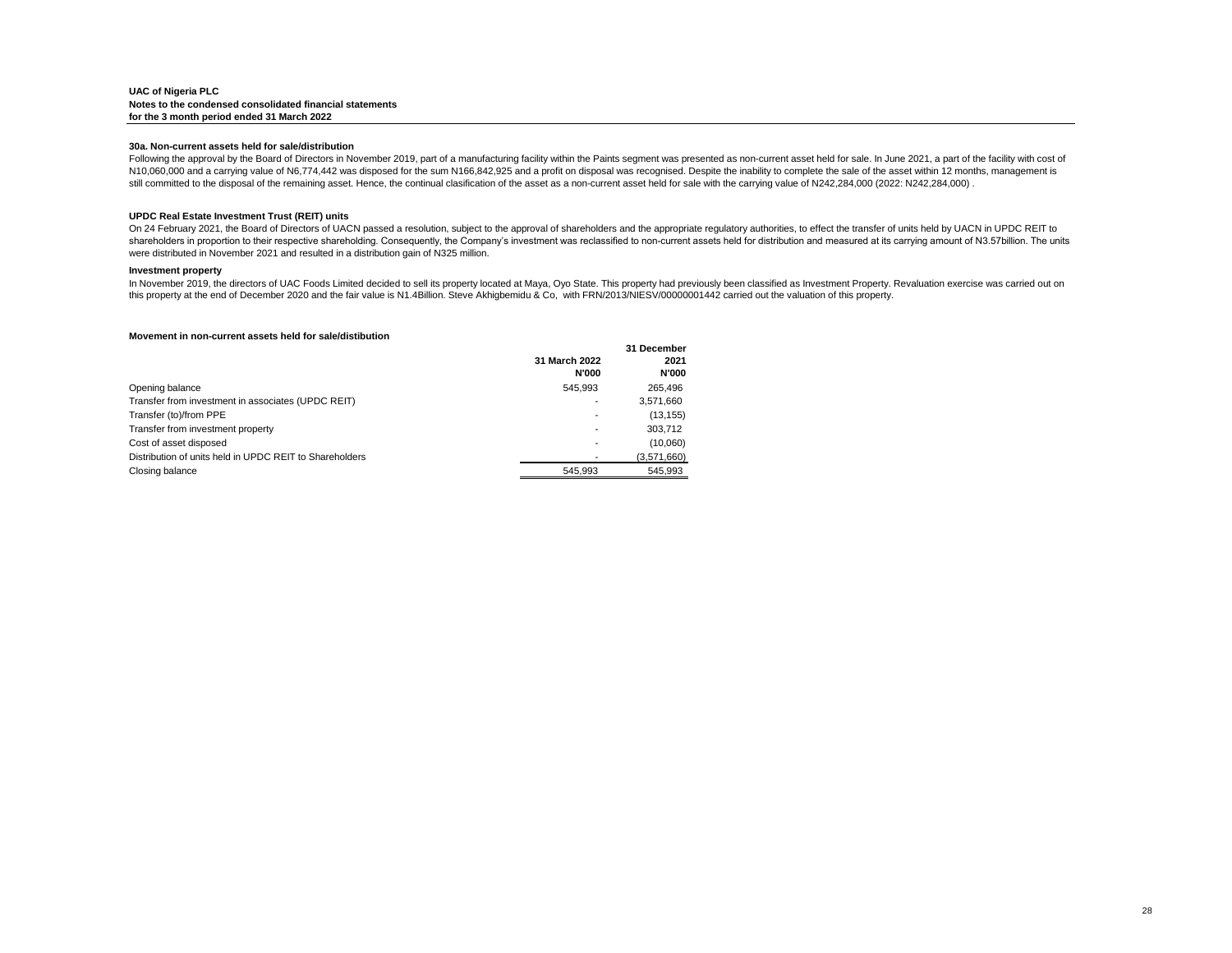#### **30b. Disposal group held for distribution to owners**

#### **UNICO CPFA Limited (UNICO)**

Members of UNICO CPFA, at an Extra-Ordinary General Meeting, approved the voluntary winding up of the company on February 6, 2019. The Company is thus in liquidation. Hence, this entity was classified as a disposal group held for distribution to owners in the year ended 31 December 2018.

#### *Exception to one year requirement:*

IFRS 5 requires that except for certain exceptions, the sale of a non-current asset or disposal group is expected to qualify for recognition as a completed sale within one year from the date of classification. However, dur the year, there were certain factors considered to be beyond the control of management which have invariably extended the sale year beyond one year. As part of the voluntary winding up process, the assets of UNICO will be sold and liabilities settled. The winding up process is still ongoing.

Analysis of the results of the disposal group held for distribution to owners is as follows:

|                                       |                          | <b>UNICO</b><br><b>TOTAL</b> | <b>UNICO</b>             | <b>TOTAL</b>             |
|---------------------------------------|--------------------------|------------------------------|--------------------------|--------------------------|
|                                       |                          |                              | 31 December              | 31 December              |
|                                       |                          | 31 March 2022 31 March 2022  | 2021                     | 2021                     |
|                                       | <b>N'000</b>             | N'000                        | <b>N'000</b>             | <b>N'000</b>             |
| Assets                                |                          |                              |                          |                          |
| Non-current assets:                   |                          |                              |                          |                          |
| Property, plant and equipment         | 2,920                    | 2,920                        | 2,920                    | 2,920                    |
| Deferred tax asset                    | 945                      | 945                          | 945                      | 945                      |
|                                       | 3,865                    | 3,865                        | 3,865                    | 3,865                    |
| <b>Current assets</b>                 |                          |                              |                          |                          |
| Inventories                           | $\overline{\phantom{a}}$ |                              |                          |                          |
| Trade and other receivables           | $\overline{\phantom{a}}$ |                              |                          | $\overline{\phantom{a}}$ |
| <b>Statutory Reserve Fund Account</b> | $\overline{\phantom{a}}$ | $\overline{\phantom{a}}$     | $\overline{\phantom{a}}$ |                          |
|                                       |                          |                              |                          |                          |
|                                       | $\overline{\phantom{a}}$ | $\sim$                       | $\sim$                   | $\overline{\phantom{a}}$ |
| Total                                 | 3,865                    | 3,865                        | 3,865                    | 3,865                    |
| Liabilities                           |                          |                              |                          |                          |
| <b>Current liabilities</b>            |                          |                              |                          |                          |
| Trade and other payables              | 34,090                   | 34,090                       | 34,090                   | 34,090                   |
| Current income tax liabilities        | 8,004                    | 8,004                        | 8,004                    | 8,004                    |
|                                       | 42,094                   | 42,094                       | 42,094                   | 42,094                   |
| Total                                 | 42,094                   | 42,094                       | 42,094                   | 42,094                   |